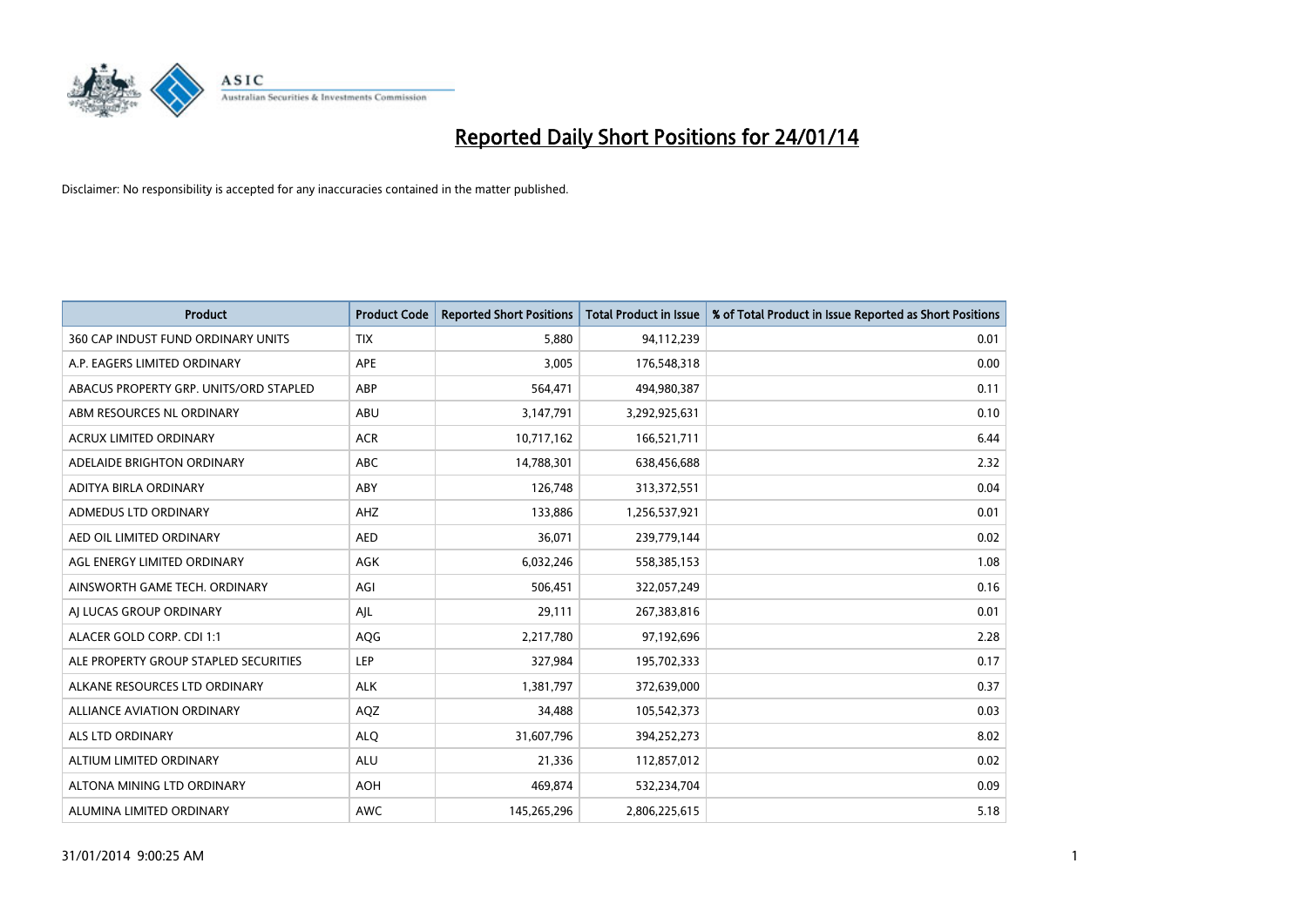

| <b>Product</b>                          | <b>Product Code</b> | <b>Reported Short Positions</b> | <b>Total Product in Issue</b> | % of Total Product in Issue Reported as Short Positions |
|-----------------------------------------|---------------------|---------------------------------|-------------------------------|---------------------------------------------------------|
| AMALGAMATED HOLDINGS ORDINARY           | <b>AHD</b>          | 30,792                          | 157,821,632                   | 0.02                                                    |
| AMCOM TELECOMM. ORDINARY                | AMM                 | 974,506                         | 244,557,101                   | 0.40                                                    |
| AMCOR LIMITED ORDINARY                  | <b>AMC</b>          | 3,756,518                       | 1,206,684,923                 | 0.31                                                    |
| AMP LIMITED ORDINARY                    | AMP                 | 33,997,517                      | 2,957,737,964                 | 1.15                                                    |
| ANSELL LIMITED ORDINARY                 | <b>ANN</b>          | 3,431,023                       | 152,762,142                   | 2.25                                                    |
| ANTARES ENERGY LTD ORDINARY             | <b>AZZ</b>          | 150,996                         | 255,000,000                   | 0.06                                                    |
| ANZ BANKING GRP LTD ORDINARY            | <b>ANZ</b>          | 5,176,849                       | 2,744,102,108                 | 0.19                                                    |
| APA GROUP STAPLED SECURITIES            | APA                 | 18,302,188                      | 835,750,807                   | 2.19                                                    |
| APN NEWS & MEDIA ORDINARY               | <b>APN</b>          | 16,619,287                      | 661,526,586                   | 2.51                                                    |
| AQUARIUS PLATINUM. ORDINARY             | <b>AOP</b>          | 6,246,087                       | 487,782,536                   | 1.28                                                    |
| AQUILA RESOURCES ORDINARY               | <b>AQA</b>          | 13,516,735                      | 411,804,442                   | 3.28                                                    |
| ARAFURA RESOURCE LTD ORDINARY           | ARU                 | 46,367                          | 441,270,644                   | 0.01                                                    |
| ARB CORPORATION ORDINARY                | <b>ARP</b>          | 1,729,968                       | 72,481,302                    | 2.39                                                    |
| ARDENT LEISURE GROUP STAPLED SECURITIES | AAD                 | 2,281,414                       | 405,055,708                   | 0.56                                                    |
| ARENA REIT. ORDINARY UNITS              | <b>ARF</b>          | 14,307                          | 211,495,653                   | 0.01                                                    |
| ARISTOCRAT LEISURE ORDINARY             | ALL                 | 7,454,472                       | 551,418,047                   | 1.35                                                    |
| ARRIUM LTD ORDINARY                     | ARI                 | 27,308,309                      | 1,361,469,008                 | 2.01                                                    |
| ASCIANO LIMITED ORDINARY                | <b>AIO</b>          | 5,736,761                       | 975,385,664                   | 0.59                                                    |
| ASG GROUP LIMITED ORDINARY              | <b>ASZ</b>          | 845,589                         | 206,720,839                   | 0.41                                                    |
| ASPEN GROUP ORD/UNITS STAPLED           | APZ                 | 103,497                         | 119,946,366                   | 0.09                                                    |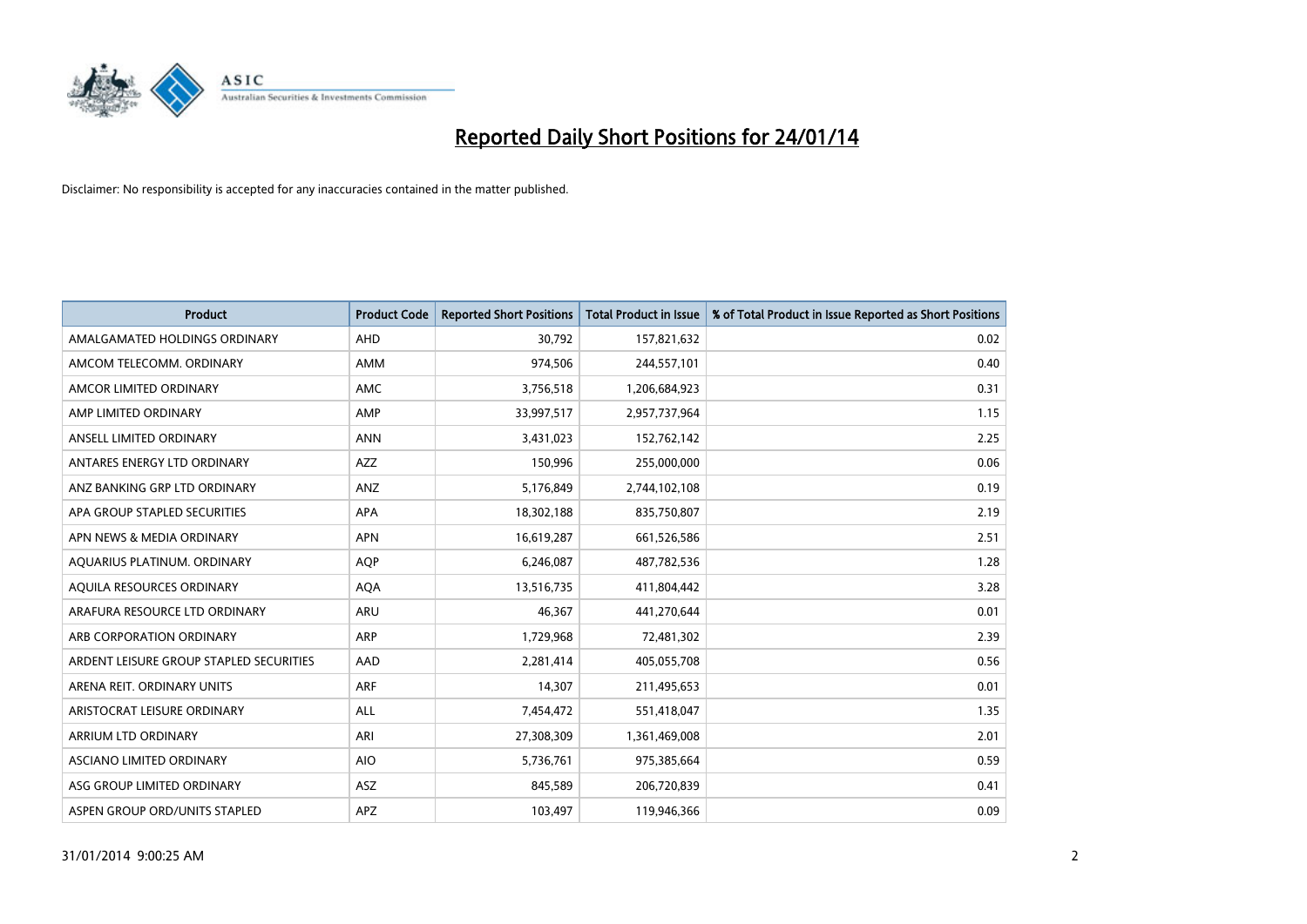

| <b>Product</b>                            | <b>Product Code</b> | <b>Reported Short Positions</b> | <b>Total Product in Issue</b> | % of Total Product in Issue Reported as Short Positions |
|-------------------------------------------|---------------------|---------------------------------|-------------------------------|---------------------------------------------------------|
| ASTRO JAP PROP GROUP STAPLED US PROHIBIT. | AJA                 | 3,487                           | 67,211,752                    | 0.01                                                    |
| ASX LIMITED ORDINARY                      | ASX                 | 3,369,130                       | 193,595,162                   | 1.74                                                    |
| ATLAS IRON LIMITED ORDINARY               | <b>AGO</b>          | 82,454,386                      | 915,496,158                   | 9.01                                                    |
| AUCKLAND INTERNATION ORDINARY             | AIA                 | 747                             | 1,322,564,489                 | 0.00                                                    |
| AURIZON HOLDINGS LTD ORDINARY             | <b>AZI</b>          | 58,356,970                      | 2,137,284,503                 | 2.73                                                    |
| <b>AURORA OIL &amp; GAS ORDINARY</b>      | <b>AUT</b>          | 7,092,516                       | 448,785,778                   | 1.58                                                    |
| AUSDRILL LIMITED ORDINARY                 | <b>ASL</b>          | 22,470,986                      | 312,277,224                   | 7.20                                                    |
| AUSENCO LIMITED ORDINARY                  | AAX                 | 1,374,783                       | 168,449,799                   | 0.82                                                    |
| <b>AUSTAL LIMITED ORDINARY</b>            | ASB                 | 462,303                         | 346, 379, 377                 | 0.13                                                    |
| <b>AUSTBROKERS HOLDINGS ORDINARY</b>      | <b>AUB</b>          | 639                             | 59,642,171                    | 0.00                                                    |
| AUSTIN ENGINEERING ORDINARY               | ANG                 | 317,342                         | 82,539,403                    | 0.38                                                    |
| AUSTRALAND PROPERTY STAPLED SECURITY      | <b>ALZ</b>          | 2,042,498                       | 578,324,670                   | 0.35                                                    |
| AUSTRALIAN AGRICULT. ORDINARY             | AAC                 | 4,154,664                       | 532,294,404                   | 0.78                                                    |
| AUSTRALIAN FOUNDAT, ORDINARY              | AFI                 | 1,160                           | 1,042,757,713                 | 0.00                                                    |
| AUSTRALIAN INFR LTD ORDINARY              | <b>AIX</b>          | 23,608                          | 620,733,944                   | 0.00                                                    |
| AUSTRALIAN PHARM. ORDINARY                | API                 | 9,843,405                       | 488,115,883                   | 2.02                                                    |
| AUTOMOTIVE HOLDINGS ORDINARY              | AHE                 | 420,499                         | 260,579,682                   | 0.16                                                    |
| AVEO GROUP STAPLED SECURITIES             | <b>AOG</b>          | 11,398,674                      | 500,111,460                   | 2.28                                                    |
| AVIENNINGS LIMITED ORDINARY               | <b>AVI</b>          | 69,999                          | 384,423,851                   | 0.02                                                    |
| AWE LIMITED ORDINARY                      | AWE                 | 1,183,106                       | 522,696,385                   | 0.23                                                    |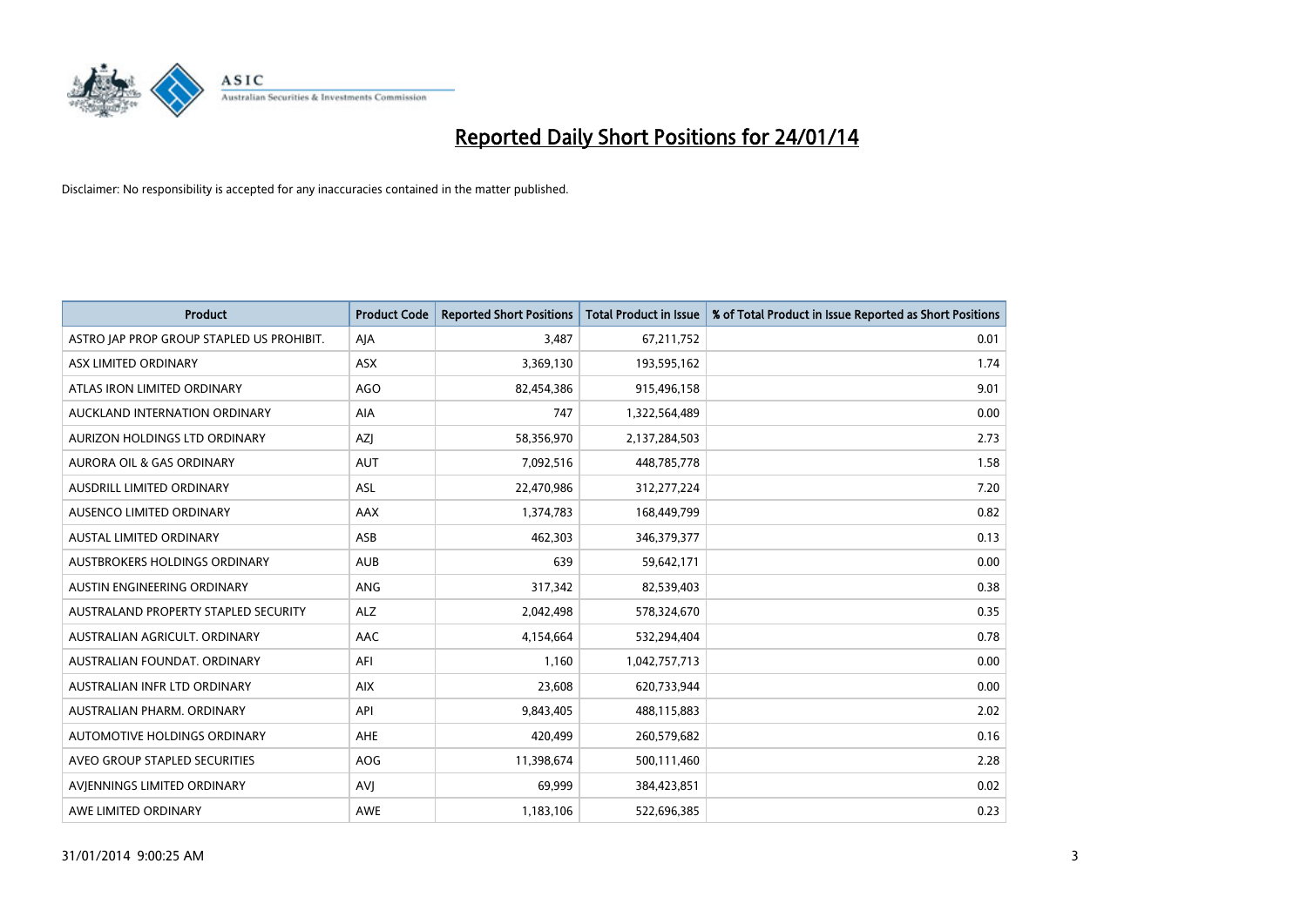

| <b>Product</b>                                | <b>Product Code</b> | <b>Reported Short Positions</b> | <b>Total Product in Issue</b> | % of Total Product in Issue Reported as Short Positions |
|-----------------------------------------------|---------------------|---------------------------------|-------------------------------|---------------------------------------------------------|
| <b>AZONTO PET LTD ORDINARY</b>                | APY                 | 41                              | 1,155,765,100                 | 0.00                                                    |
| BANDANNA ENERGY ORDINARY                      | <b>BND</b>          | 21,889,179                      | 528,481,199                   | 4.14                                                    |
| BANK OF QUEENSLAND. ORDINARY                  | <b>BOQ</b>          | 4,260,371                       | 322,566,581                   | 1.32                                                    |
| <b>BANNERMAN RESOURCES ORDINARY</b>           | <b>BMN</b>          | 82,127                          | 322,885,298                   | 0.03                                                    |
| <b>BASE RES LIMITED ORDINARY</b>              | <b>BSE</b>          | 6,794,848                       | 561,840,029                   | 1.21                                                    |
| <b>BATHURST RES LTD. ORDINARY</b>             | <b>BRL</b>          | 20,712,378                      | 821,457,725                   | 2.52                                                    |
| <b>BC IRON LIMITED ORDINARY</b>               | <b>BCI</b>          | 444,027                         | 123,928,630                   | 0.36                                                    |
| BEACH ENERGY LIMITED ORDINARY                 | <b>BPT</b>          | 18,940,120                      | 1,278,348,742                 | 1.48                                                    |
| BEADELL RESOURCE LTD ORDINARY                 | <b>BDR</b>          | 28,657,451                      | 790,727,280                   | 3.62                                                    |
| <b>BEGA CHEESE LTD ORDINARY</b>               | <b>BGA</b>          | 251,394                         | 152,245,802                   | 0.17                                                    |
| BENDIGO AND ADELAIDE ORDINARY                 | <b>BEN</b>          | 11,554,430                      | 409,994,759                   | 2.82                                                    |
| BENTHAM IMF LTD ORDINARY                      | <b>IMF</b>          | 3,221,933                       | 164,380,143                   | 1.96                                                    |
| BERKELEY RESOURCES ORDINARY                   | <b>BKY</b>          | 113,705                         | 180,361,323                   | 0.06                                                    |
| BETASHARES ASX RES ETF UNITS                  | <b>ORE</b>          | 809,000                         | 3,020,814                     | 26.78                                                   |
| <b>BHP BILLITON LIMITED ORDINARY</b>          | <b>BHP</b>          | 5,736,166                       | 3,211,691,105                 | 0.18                                                    |
| <b>BILLABONG ORDINARY</b>                     | <b>BBG</b>          | 12,626,161                      | 480,730,006                   | 2.63                                                    |
| <b>BIONOMICS LIMITED ORDINARY</b>             | <b>BNO</b>          | 197,819                         | 417,111,567                   | 0.05                                                    |
| <b>BLACKMORES LIMITED ORDINARY</b>            | <b>BKL</b>          | 22,304                          | 17,046,024                    | 0.13                                                    |
| <b>BLACKTHORN RESOURCES ORD US PROHIBITED</b> | <b>BTR</b>          | 682,030                         | 164,285,950                   | 0.42                                                    |
| BLUESCOPE STEEL LTD ORDINARY                  | BSL                 | 5,397,187                       | 558,733,728                   | 0.97                                                    |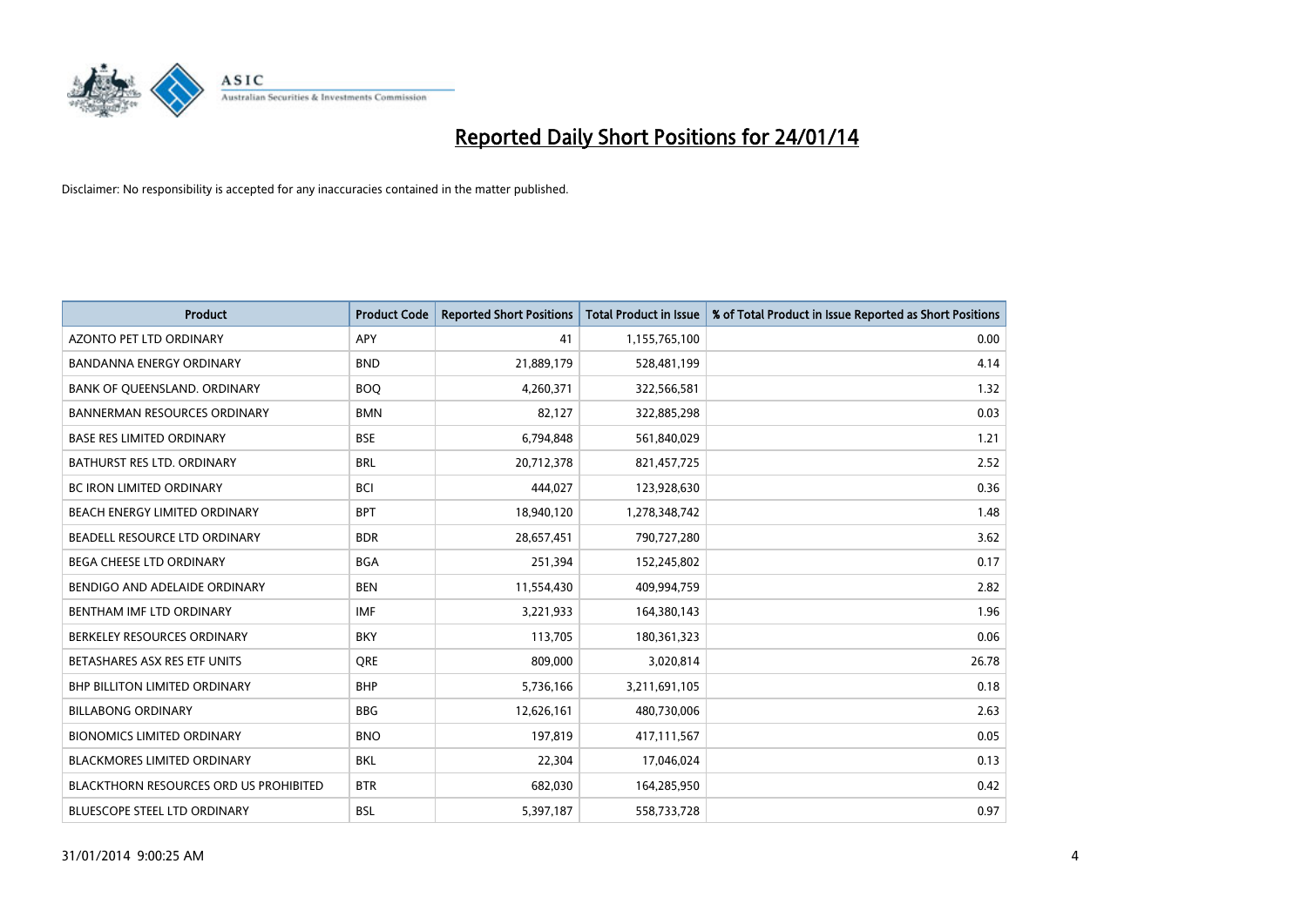

| <b>Product</b>                     | <b>Product Code</b> | <b>Reported Short Positions</b> | <b>Total Product in Issue</b> | % of Total Product in Issue Reported as Short Positions |
|------------------------------------|---------------------|---------------------------------|-------------------------------|---------------------------------------------------------|
| <b>BOART LONGYEAR ORDINARY</b>     | <b>BLY</b>          | 33,083,277                      | 461,163,412                   | 7.17                                                    |
| <b>BOOM LOGISTICS ORDINARY</b>     | <b>BOL</b>          | 249,999                         | 474,868,764                   | 0.05                                                    |
| BORAL LIMITED, ORDINARY            | <b>BLD</b>          | 42,542,161                      | 778,739,826                   | 5.46                                                    |
| <b>BRADKEN LIMITED ORDINARY</b>    | <b>BKN</b>          | 18,500,727                      | 169,240,662                   | 10.93                                                   |
| <b>BRAMBLES LIMITED ORDINARY</b>   | <b>BXB</b>          | 1,943,123                       | 1,561,791,046                 | 0.12                                                    |
| BREVILLE GROUP LTD ORDINARY        | <b>BRG</b>          | 3,073,294                       | 130,095,322                   | 2.36                                                    |
| <b>BRICKWORKS LIMITED ORDINARY</b> | <b>BKW</b>          | 99,778                          | 148,038,996                   | 0.07                                                    |
| BT INVESTMENT MNGMNT ORDINARY      | <b>BTT</b>          | 55,907                          | 282,727,073                   | 0.02                                                    |
| <b>BURU ENERGY ORDINARY</b>        | <b>BRU</b>          | 14,587,792                      | 298,505,530                   | 4.89                                                    |
| <b>BWP TRUST ORDINARY UNITS</b>    | <b>BWP</b>          | 3,324,629                       | 627,165,919                   | 0.53                                                    |
| CABCHARGE AUSTRALIA ORDINARY       | CAB                 | 14,513,586                      | 120,430,683                   | 12.05                                                   |
| CALTEX AUSTRALIA ORDINARY          | <b>CTX</b>          | 1,858,367                       | 270,000,000                   | 0.69                                                    |
| CAPE LAMBERT RES LTD ORDINARY      | <b>CFE</b>          | 19,764                          | 667,938,887                   | 0.00                                                    |
| <b>CARDNO LIMITED ORDINARY</b>     | CDD                 | 7,812,005                       | 146,134,957                   | 5.35                                                    |
| <b>CARINDALE PROPERTY UNIT</b>     | <b>CDP</b>          | 99,918                          | 70,000,000                    | 0.14                                                    |
| CARNARVON PETROLEUM ORDINARY       | <b>CVN</b>          | 12,220                          | 986,565,952                   | 0.00                                                    |
| CARSALES.COM LTD ORDINARY          | <b>CRZ</b>          | 6,434,357                       | 237,773,965                   | 2.71                                                    |
| CASH CONVERTERS ORDINARY           | CCV                 | 7,935,527                       | 426,302,767                   | 1.86                                                    |
| CEDAR WOODS PROP. ORDINARY         | <b>CWP</b>          | 34,599                          | 73,732,683                    | 0.05                                                    |
| CENTRAL PETROLEUM ORDINARY         | <b>CTP</b>          | 374,275                         | 309,219,473                   | 0.12                                                    |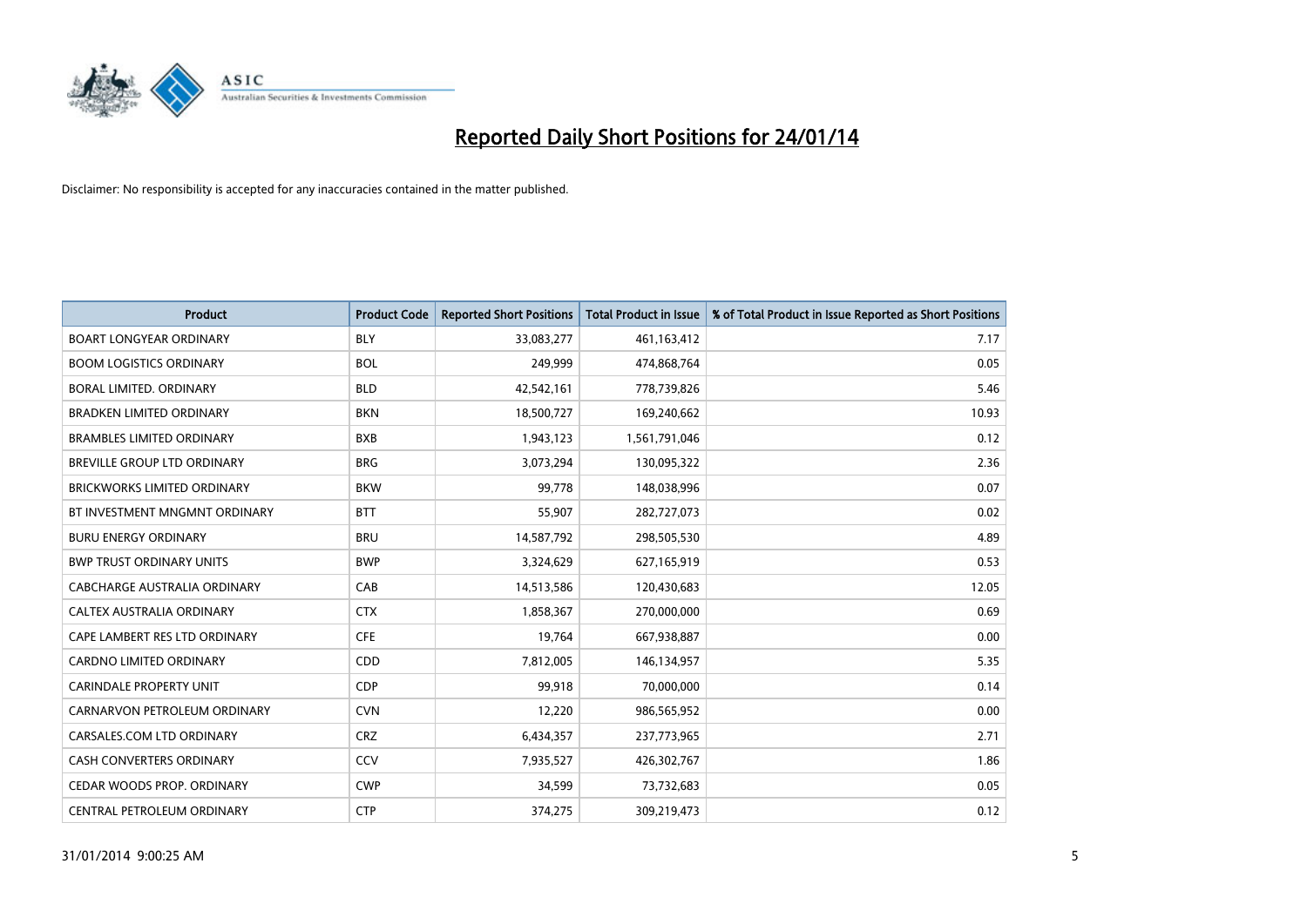

| <b>Product</b>                          | <b>Product Code</b> | <b>Reported Short Positions</b> | <b>Total Product in Issue</b> | % of Total Product in Issue Reported as Short Positions |
|-----------------------------------------|---------------------|---------------------------------|-------------------------------|---------------------------------------------------------|
| <b>CERAMIC FUEL CELLS ORDINARY</b>      | <b>CFU</b>          | 390                             | 1,751,724,324                 | 0.00                                                    |
| CFS RETAIL TRUST GRP STAPLED SECURITIES | <b>CFX</b>          | 54,549,882                      | 3,009,638,042                 | 1.81                                                    |
| CHALLENGER DIV.PRO. STAPLED UNITS       | <b>CDI</b>          | 121,189                         | 214,101,013                   | 0.06                                                    |
| <b>CHALLENGER LIMITED ORDINARY</b>      | <b>CGF</b>          | 884,215                         | 530,862,585                   | 0.17                                                    |
| CHARTER HALL GROUP STAPLED US PROHIBIT. | <b>CHC</b>          | 236,232                         | 309,358,198                   | 0.08                                                    |
| <b>CHARTER HALL RETAIL UNITS</b>        | CQR                 | 10,413,090                      | 362,896,512                   | 2.87                                                    |
| <b>CHORUS LIMITED ORDINARY</b>          | <b>CNU</b>          | 110,731                         | 396,369,767                   | 0.03                                                    |
| CITIGOLD CORP LTD ORDINARY              | <b>CTO</b>          | 153,427                         | 1,495,764,906                 | 0.01                                                    |
| COAL OF AFRICA LTD ORDINARY             | <b>CZA</b>          | 426                             | 1,048,368,613                 | 0.00                                                    |
| <b>COALSPUR MINES LTD ORDINARY</b>      | <b>CPL</b>          | 7,047,053                       | 641,394,435                   | 1.10                                                    |
| <b>COBAR CONSOLIDATED ORDINARY</b>      | CCU                 | 100,000                         | 329,646,728                   | 0.03                                                    |
| COCA-COLA AMATIL ORDINARY               | <b>CCL</b>          | 15,744,633                      | 763,590,249                   | 2.06                                                    |
| <b>COCHLEAR LIMITED ORDINARY</b>        | <b>COH</b>          | 8,867,200                       | 57,062,020                    | 15.54                                                   |
| <b>COCKATOO COAL ORDINARY</b>           | <b>COK</b>          | 167,987                         | 4,458,357,900                 | 0.00                                                    |
| <b>CODAN LIMITED ORDINARY</b>           | <b>CDA</b>          | 615,795                         | 176,969,924                   | 0.35                                                    |
| <b>COFFEY INTERNATIONAL ORDINARY</b>    | <b>COF</b>          | 18.921                          | 255,833,165                   | 0.01                                                    |
| <b>COKAL LTD ORDINARY</b>               | <b>CKA</b>          | 13,650                          | 471,103,926                   | 0.00                                                    |
| <b>COLLECTION HOUSE ORDINARY</b>        | <b>CLH</b>          | 1,459,041                       | 128,969,148                   | 1.13                                                    |
| <b>COLLINS FOODS LTD ORDINARY</b>       | <b>CKF</b>          | 1,004                           | 93,000,003                    | 0.00                                                    |
| COMMONWEALTH BANK, ORDINARY             | <b>CBA</b>          | 8,724,549                       | 1,611,928,836                 | 0.54                                                    |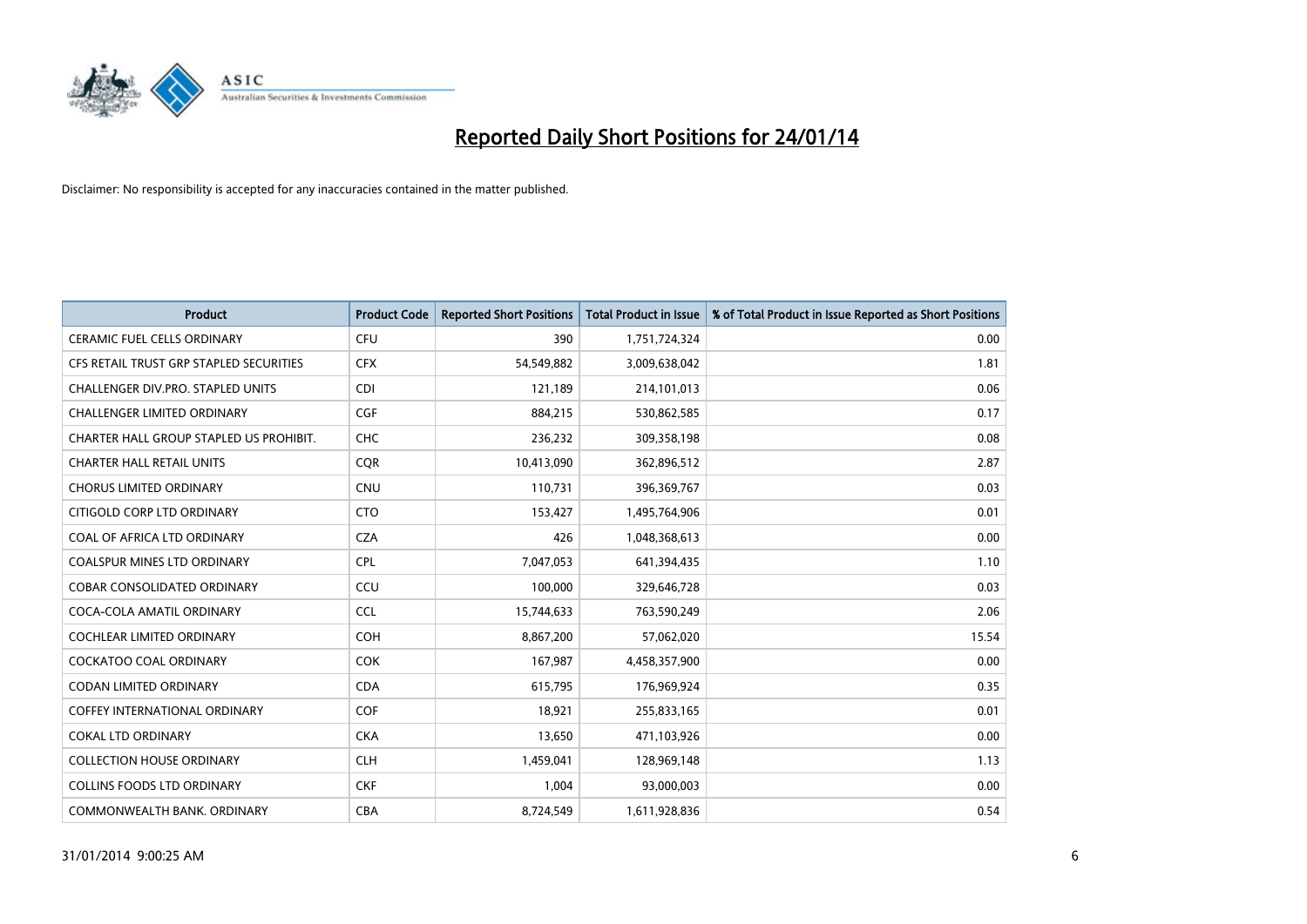

| <b>Product</b>                          | <b>Product Code</b> | <b>Reported Short Positions</b> | <b>Total Product in Issue</b> | % of Total Product in Issue Reported as Short Positions |
|-----------------------------------------|---------------------|---------------------------------|-------------------------------|---------------------------------------------------------|
| <b>COMMONWEALTH PROP ORDINARY UNITS</b> | <b>CPA</b>          | 12,563,468                      | 2,347,003,413                 | 0.54                                                    |
| <b>COMPASS RESOURCES ORDINARY</b>       | <b>CMR</b>          | 7,472                           | 1,403,744,100                 | 0.00                                                    |
| <b>COMPUTERSHARE LTD ORDINARY</b>       | <b>CPU</b>          | 11,134,639                      | 556,203,079                   | 2.00                                                    |
| <b>COOPER ENERGY LTD ORDINARY</b>       | <b>COE</b>          | 126,646                         | 329,235,509                   | 0.04                                                    |
| <b>CORP TRAVEL LIMITED DEFERRED</b>     | <b>CTDN</b>         | 94                              | 11,592,036                    | 0.00                                                    |
| CORP TRAVEL LIMITED ORDINARY            | <b>CTD</b>          | 383,760                         | 78,246,245                    | 0.49                                                    |
| <b>COVER-MORE GRP LTD ORDINARY</b>      | <b>CVO</b>          | 733,000                         | 317,750,000                   | 0.23                                                    |
| <b>CREDIT CORP GROUP ORDINARY</b>       | <b>CCP</b>          | 109,564                         | 46,131,882                    | 0.24                                                    |
| <b>CROMWELL PROP STAPLED SECURITIES</b> | <b>CMW</b>          | 14,164,661                      | 1,721,483,143                 | 0.82                                                    |
| <b>CROWE HORWATH AUS ORDINARY</b>       | <b>CRH</b>          | 577,551                         | 273,005,429                   | 0.21                                                    |
| CROWN RESORTS LTD ORDINARY              | <b>CWN</b>          | 2,107,112                       | 728,394,185                   | 0.29                                                    |
| <b>CSG LIMITED ORDINARY</b>             | CSV                 | 27,814                          | 278,973,075                   | 0.01                                                    |
| <b>CSL LIMITED ORDINARY</b>             | <b>CSL</b>          | 1,285,506                       | 484,688,043                   | 0.27                                                    |
| <b>CSR LIMITED ORDINARY</b>             | <b>CSR</b>          | 21,015,973                      | 506,000,315                   | 4.15                                                    |
| <b>CUDECO LIMITED ORDINARY</b>          | CDU                 | 7,592,979                       | 234,013,408                   | 3.24                                                    |
| DART ENERGY LTD ORDINARY                | <b>DTE</b>          | 4,727,850                       | 1,108,752,733                 | 0.43                                                    |
| DATA#3 LIMITED ORDINARY                 | <b>DTL</b>          | 711,104                         | 153,974,950                   | 0.46                                                    |
| DAVID JONES LIMITED ORDINARY            | <b>DJS</b>          | 38,337,556                      | 537,137,845                   | 7.14                                                    |
| DECMIL GROUP LIMITED ORDINARY           | <b>DCG</b>          | 2,660,592                       | 168,657,794                   | 1.58                                                    |
| DEEP YELLOW LIMITED ORDINARY            | <b>DYL</b>          | 10,002                          | 1,612,657,567                 | 0.00                                                    |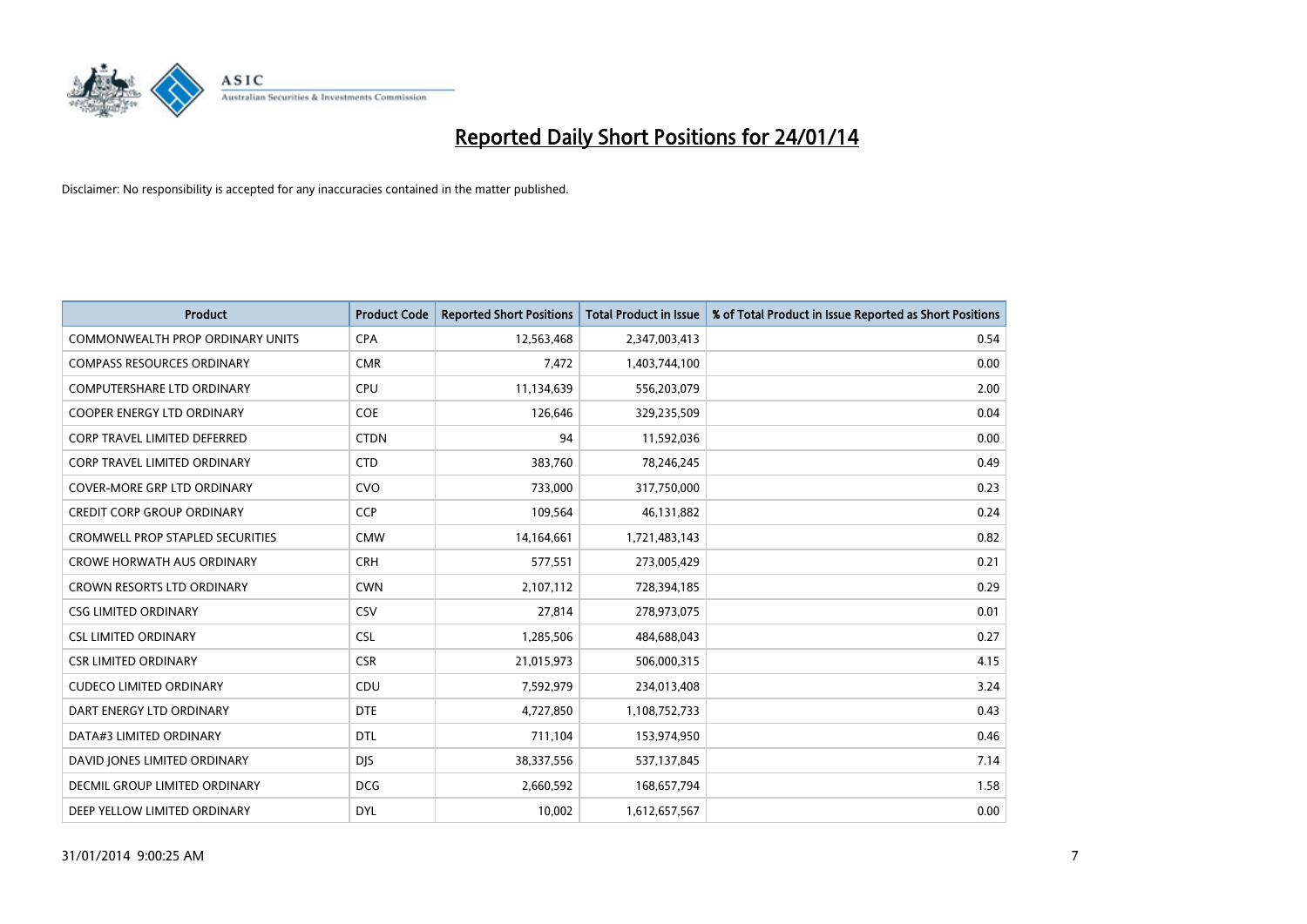

| <b>Product</b>                       | <b>Product Code</b> | <b>Reported Short Positions</b> | <b>Total Product in Issue</b> | % of Total Product in Issue Reported as Short Positions |
|--------------------------------------|---------------------|---------------------------------|-------------------------------|---------------------------------------------------------|
| DEVINE LIMITED ORDINARY              | <b>DVN</b>          | 23,178                          | 158,730,556                   | 0.01                                                    |
| DEXUS PROPERTY GROUP STAPLED UNITS   | <b>DXS</b>          | 105,934,217                     | 4,628,228,426                 | 2.29                                                    |
| DICK SMITH HLDGS ORDINARY            | <b>DSH</b>          | 4,570,331                       | 236,511,364                   | 1.93                                                    |
| DISCOVERY METALS LTD ORDINARY        | <b>DML</b>          | 5,311,859                       | 560,034,418                   | 0.95                                                    |
| DOMINO PIZZA ENTERPR ORDINARY        | <b>DMP</b>          | 1,700,547                       | 85,915,713                    | 1.98                                                    |
| DONACO INTERNATIONAL ORDINARY        | <b>DNA</b>          | 70,000                          | 401,051,771                   | 0.02                                                    |
| DOWNER EDI LIMITED ORDINARY          | <b>DOW</b>          | 15,626,990                      | 434,734,970                   | 3.59                                                    |
| DRAGON MINING LTD ORDINARY           | <b>DRA</b>          | 50,000                          | 88,840,613                    | 0.06                                                    |
| DRILLSEARCH ENERGY ORDINARY          | <b>DLS</b>          | 10,203,728                      | 432,465,895                   | 2.36                                                    |
| DUET GROUP STAPLED US PROHIBIT.      | <b>DUE</b>          | 10,838,245                      | 1,286,215,139                 | 0.84                                                    |
| DULUXGROUP LIMITED ORDINARY          | <b>DLX</b>          | 232,591                         | 381,093,950                   | 0.06                                                    |
| <b>DWS LTD ORDINARY</b>              | <b>DWS</b>          | 635,795                         | 132,362,763                   | 0.48                                                    |
| ECHO ENTERTAINMENT ORDINARY          | <b>EGP</b>          | 14,896,451                      | 825,672,730                   | 1.80                                                    |
| <b>ELDERS LIMITED ORDINARY</b>       | <b>ELD</b>          | 19,697,945                      | 455,013,329                   | 4.33                                                    |
| ELEMENTAL MINERALS ORDINARY          | <b>ELM</b>          | 176,299                         | 303,263,391                   | 0.06                                                    |
| <b>EMECO HOLDINGS ORDINARY</b>       | EHL                 | 9,431,953                       | 599,675,707                   | 1.57                                                    |
| <b>ENDEAVOUR MIN CORP CDI 1:1</b>    | <b>EVR</b>          | 128,933                         | 82,053,013                    | 0.16                                                    |
| ENERGY RESOURCES ORDINARY 'A'        | <b>ERA</b>          | 11,482,228                      | 517,725,062                   | 2.22                                                    |
| <b>ENERGY WORLD CORPOR, ORDINARY</b> | <b>EWC</b>          | 57,856,969                      | 1,734,166,672                 | 3.34                                                    |
| ENVESTRA LIMITED ORDINARY            | <b>ENV</b>          | 2,307,928                       | 1,796,808,474                 | 0.13                                                    |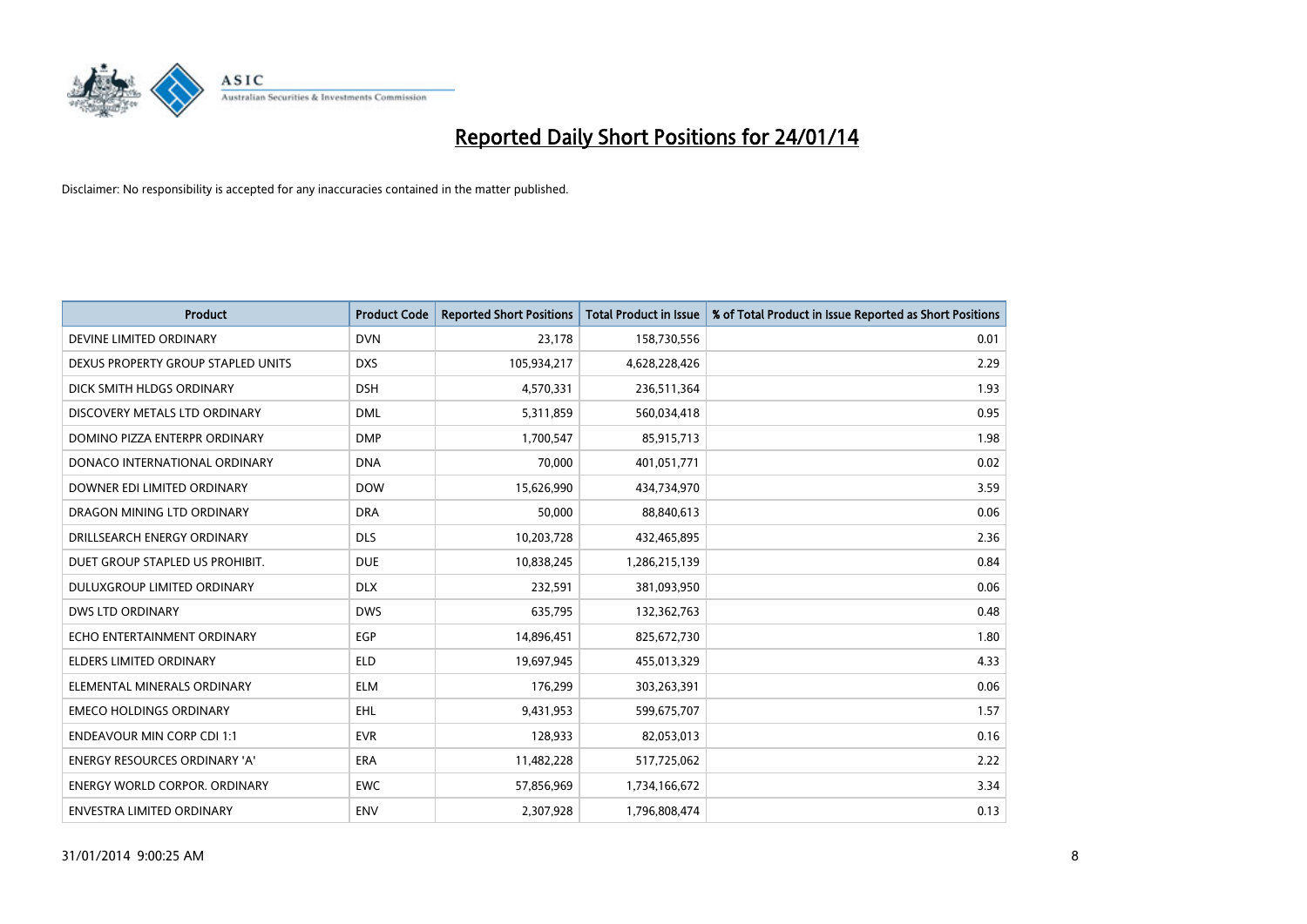

| <b>Product</b>                         | <b>Product Code</b> | <b>Reported Short Positions</b> | <b>Total Product in Issue</b> | % of Total Product in Issue Reported as Short Positions |
|----------------------------------------|---------------------|---------------------------------|-------------------------------|---------------------------------------------------------|
| EQUATORIAL RES LTD ORDINARY            | EQX                 | 8                               | 122,185,353                   | 0.00                                                    |
| ERM POWER LIMITED ORDINARY             | EPW                 | 2,567                           | 238,714,606                   | 0.00                                                    |
| ESERVGLOBAL LIMITED ORDINARY           | ESV                 | 5,537,000                       | 253,545,997                   | 2.18                                                    |
| ETHANE PIPELINE STAPLED SECURITIES     | <b>EPX</b>          | 1,619                           | 69,302,275                    | 0.00                                                    |
| EVOLUTION MINING LTD ORDINARY          | <b>EVN</b>          | 21,543,773                      | 708,652,367                   | 3.04                                                    |
| FAIRFAX MEDIA LTD ORDINARY             | FXJ                 | 251,313,510                     | 2,351,955,725                 | 10.69                                                   |
| FANTASTIC HOLDINGS ORDINARY            | <b>FAN</b>          | 21,870                          | 103,068,398                   | 0.02                                                    |
| FAR LTD ORDINARY                       | FAR                 | 24,225,783                      | 2,499,846,742                 | 0.97                                                    |
| FEDERATION CNTRES ORD/UNIT STAPLED SEC | <b>FDC</b>          | 5,217,405                       | 1,427,641,565                 | 0.37                                                    |
| FISHER & PAYKEL H. ORDINARY            | <b>FPH</b>          | 1,750,025                       | 550,727,335                   | 0.32                                                    |
| FLEETWOOD CORP ORDINARY                | <b>FWD</b>          | 2,193,911                       | 60,522,619                    | 3.62                                                    |
| FLETCHER BUILDING ORDINARY             | <b>FBU</b>          | 1,533,068                       | 687,854,788                   | 0.22                                                    |
| FLEXIGROUP LIMITED ORDINARY            | <b>FXL</b>          | 669,216                         | 304,096,060                   | 0.22                                                    |
| FLIGHT CENTRE TRAVEL ORDINARY          | <b>FLT</b>          | 4,741,138                       | 100,537,929                   | 4.72                                                    |
| FLINDERS MINES LTD ORDINARY            | <b>FMS</b>          | 4,704,039                       | 1,826,716,748                 | 0.26                                                    |
| <b>FOCUS MINERALS LTD ORDINARY</b>     | <b>FML</b>          | 10,190,806                      | 9,137,375,877                 | 0.11                                                    |
| FONTERRA SHARE FUND ORDINARY UNITS     | <b>FSF</b>          | 12,812                          | 106,735,056                   | 0.01                                                    |
| FORGE GROUP LIMITED ORDINARY           | FGE                 | 4,125,366                       | 86,169,014                    | 4.79                                                    |
| FORTESCUE METALS GRP ORDINARY          | <b>FMG</b>          | 175,906,545                     | 3,113,798,151                 | 5.65                                                    |
| <b>G.U.D. HOLDINGS ORDINARY</b>        | GUD                 | 5,585,522                       | 71,241,319                    | 7.84                                                    |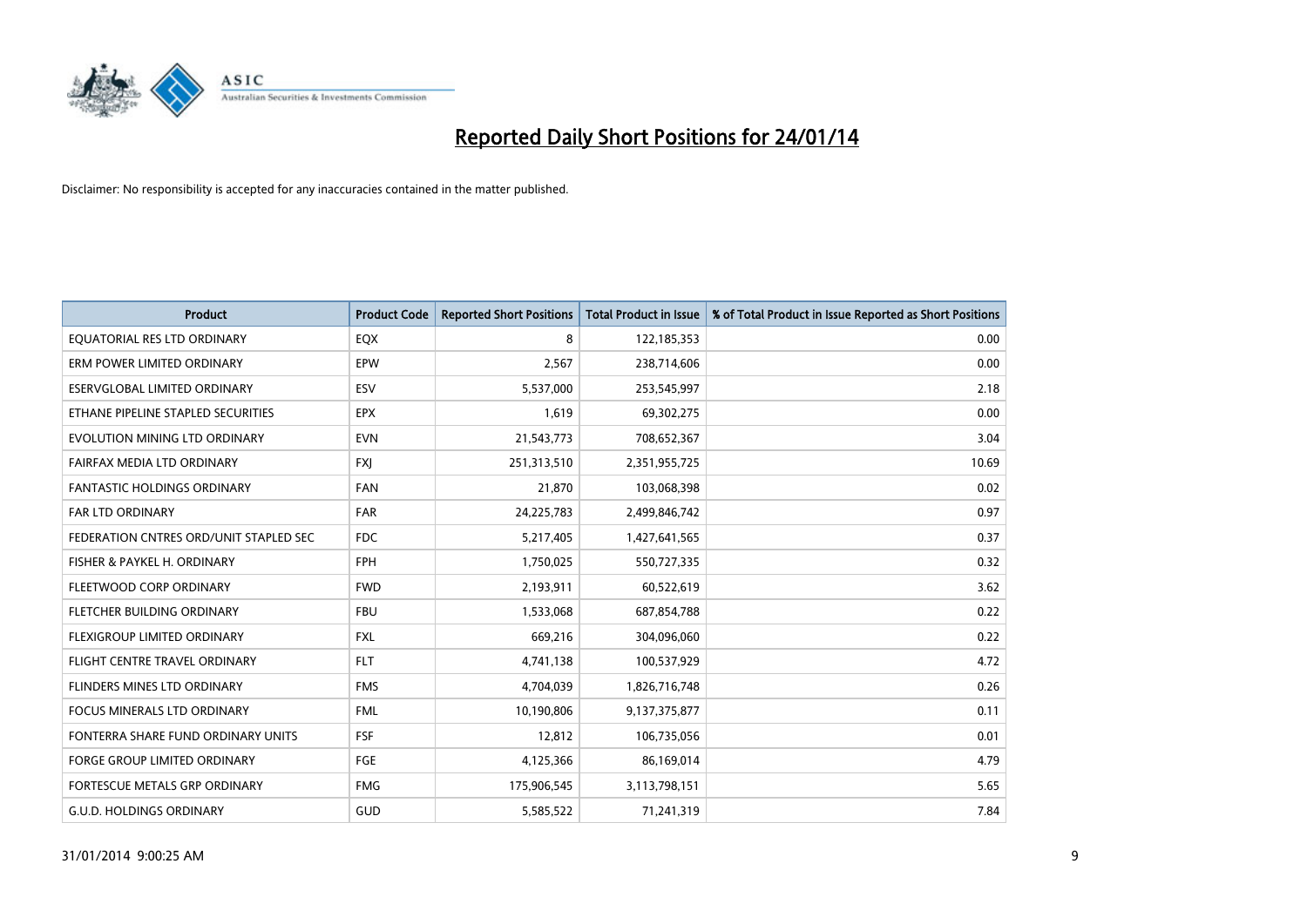

| <b>Product</b>                                   | <b>Product Code</b> | <b>Reported Short Positions</b> | <b>Total Product in Issue</b> | % of Total Product in Issue Reported as Short Positions |
|--------------------------------------------------|---------------------|---------------------------------|-------------------------------|---------------------------------------------------------|
| <b>G8 EDUCATION LIMITED ORDINARY</b>             | <b>GEM</b>          | 2,337,761                       | 301,705,105                   | 0.77                                                    |
| <b>GALAXY RESOURCES ORDINARY</b>                 | <b>GXY</b>          | 140,972                         | 1,027,073,389                 | 0.01                                                    |
| <b>GBST HOLDINGS ORDINARY</b>                    | <b>GBT</b>          | 25,047                          | 66,561,725                    | 0.04                                                    |
| <b>GDI PROPERTY GRP STAPLED SECURITIES</b>       | <b>GDI</b>          | 702,383                         | 567,575,025                   | 0.12                                                    |
| <b>GENETIC TECHNOLOGIES ORDINARY</b>             | <b>GTG</b>          | 153,000                         | 597,926,082                   | 0.03                                                    |
| <b>GEODYNAMICS LIMITED ORDINARY</b>              | GDY                 | 850                             | 406,452,608                   | 0.00                                                    |
| GI DYNAMICS, INC CDI US PROHIBITED               | <b>GID</b>          | 116,038                         | 393,043,620                   | 0.03                                                    |
| <b>GINDALBIE METALS LTD ORDINARY</b>             | GBG                 | 47,749,905                      | 1,493,660,842                 | 3.20                                                    |
| <b>GOODMAN FIELDER, ORDINARY</b>                 | <b>GFF</b>          | 40,106,301                      | 1,955,559,207                 | 2.05                                                    |
| <b>GOODMAN GROUP STAPLED</b>                     | <b>GMG</b>          | 6,103,507                       | 1,718,742,809                 | 0.36                                                    |
| <b>GPT GROUP STAPLED SEC.</b>                    | GPT                 | 5,584,581                       | 1,694,888,638                 | 0.33                                                    |
| <b>GRAINCORP LIMITED A CLASS ORDINARY</b>        | <b>GNC</b>          | 634,936                         | 228,855,628                   | 0.28                                                    |
| <b>GRANGE RESOURCES. ORDINARY</b>                | <b>GRR</b>          | 5,027,216                       | 1,157,097,869                 | 0.43                                                    |
| <b>GREENCROSS LIMITED ORDINARY</b>               | GXL                 | 70,205                          | 37,682,334                    | 0.19                                                    |
| <b>GREENLAND MIN EN LTD ORDINARY</b>             | GGG                 | 2,514,229                       | 574,572,911                   | 0.44                                                    |
| <b>GROWTHPOINT PROPERTY ORD/UNIT STAPLED SEC</b> | GOZ                 | 6,637                           | 475,705,269                   | 0.00                                                    |
| <b>GRYPHON MINERALS LTD ORDINARY</b>             | GRY                 | 5,301,080                       | 400,797,615                   | 1.32                                                    |
| <b>GUILDFORD COAL LTD ORDINARY</b>               | <b>GUF</b>          | 242.747                         | 655,046,899                   | 0.04                                                    |
| <b>GUINNESS PEAT GROUP. CDI 1:1</b>              | <b>GPG</b>          | 81,925                          | 187,775,054                   | 0.04                                                    |
| <b>GWA GROUP LTD ORDINARY</b>                    | <b>GWA</b>          | 12,447,777                      | 306,533,770                   | 4.06                                                    |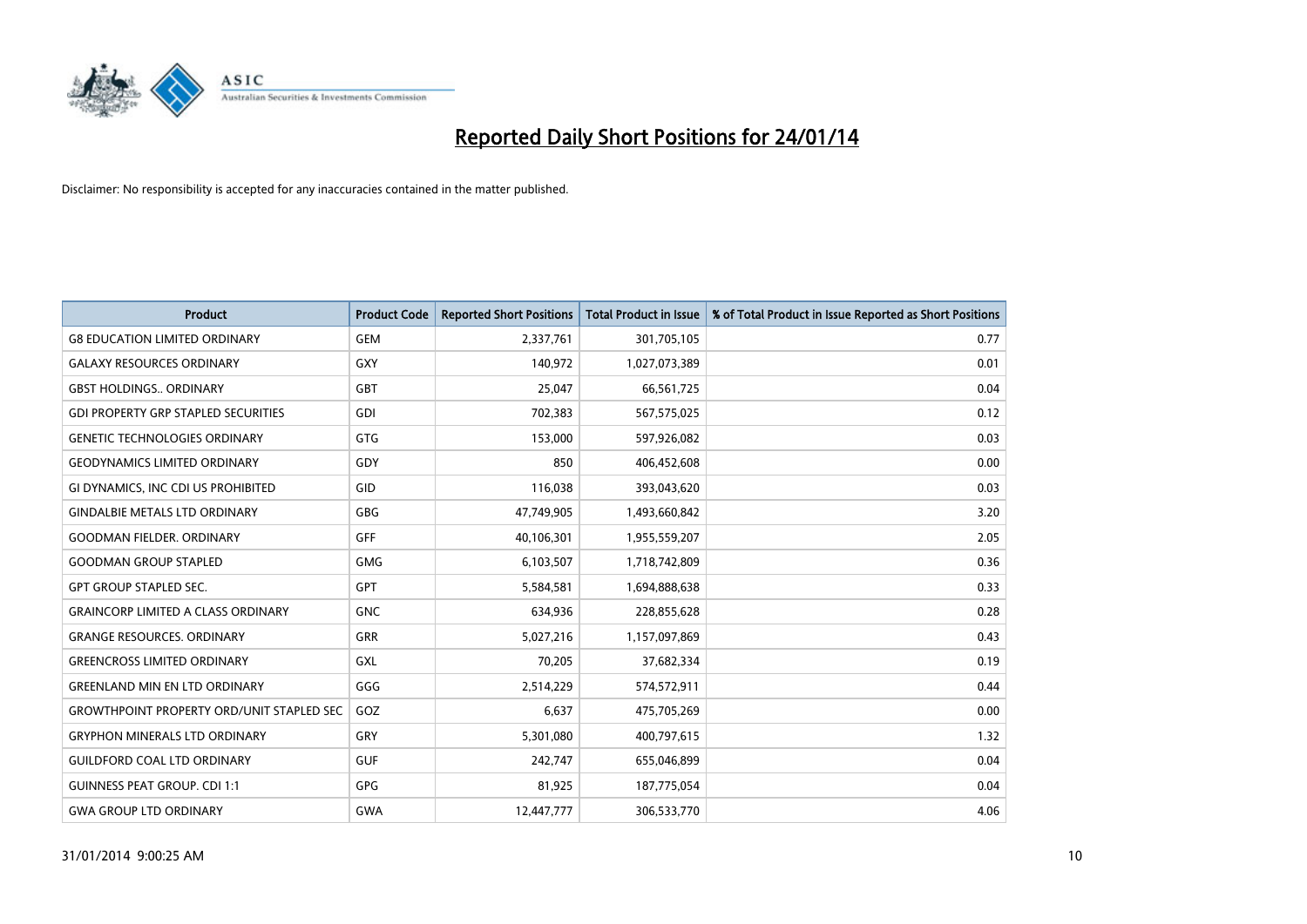

| <b>Product</b>                      | <b>Product Code</b> | <b>Reported Short Positions</b> | <b>Total Product in Issue</b> | % of Total Product in Issue Reported as Short Positions |
|-------------------------------------|---------------------|---------------------------------|-------------------------------|---------------------------------------------------------|
| <b>HARVEY NORMAN ORDINARY</b>       | <b>HVN</b>          | 66,956,510                      | 1,062,316,784                 | 6.30                                                    |
| <b>HENDERSON GROUP CDI 1:1</b>      | <b>HGG</b>          | 436,648                         | 703,262,113                   | 0.06                                                    |
| HFA HOLDINGS LIMITED ORDINARY       | <b>HFA</b>          | 3,863                           | 118,738,157                   | 0.00                                                    |
| HIGHLANDS PACIFIC ORDINARY          | <b>HIG</b>          | 10,001                          | 853,777,764                   | 0.00                                                    |
| HILLGROVE RES LTD ORDINARY          | <b>HGO</b>          | 21,499                          | 1,178,589,221                 | 0.00                                                    |
| <b>HILLS LTD ORDINARY</b>           | <b>HIL</b>          | 504,570                         | 236,619,450                   | 0.21                                                    |
| HORIZON OIL LIMITED ORDINARY        | <b>HZN</b>          | 79,314,576                      | 1,301,147,932                 | 6.10                                                    |
| HOT CHILI LTD ORDINARY              | <b>HCH</b>          | 10,000                          | 347,732,196                   | 0.00                                                    |
| <b>ICON ENERGY LIMITED ORDINARY</b> | <b>ICN</b>          | 2,926                           | 615,774,351                   | 0.00                                                    |
| <b>IINET LIMITED ORDINARY</b>       | <b>IIN</b>          | 283,735                         | 161,238,847                   | 0.18                                                    |
| ILUKA RESOURCES ORDINARY            | ILU                 | 40,084,243                      | 418,700,517                   | 9.57                                                    |
| <b>IMDEX LIMITED ORDINARY</b>       | <b>IMD</b>          | 4,064,432                       | 210,473,188                   | 1.93                                                    |
| <b>INCITEC PIVOT ORDINARY</b>       | IPL                 | 25,859,674                      | 1,644,919,097                 | 1.57                                                    |
| <b>INDEPENDENCE GROUP ORDINARY</b>  | <b>IGO</b>          | 3,609,896                       | 233,323,905                   | 1.55                                                    |
| <b>INDOPHIL RESOURCES ORDINARY</b>  | <b>IRN</b>          | 1,273,589                       | 1,203,146,194                 | 0.11                                                    |
| INFIGEN ENERGY STAPLED SECURITIES   | <b>IFN</b>          | 3,044,677                       | 764,993,434                   | 0.40                                                    |
| <b>INFOMEDIA LTD ORDINARY</b>       | IFM                 | 466,395                         | 304,953,155                   | 0.15                                                    |
| INGENIA GROUP STAPLED SECURITIES    | <b>INA</b>          | 55,740                          | 676,240,232                   | 0.01                                                    |
| <b>INSURANCE AUSTRALIA ORDINARY</b> | IAG                 | 10,500,457                      | 2,298,412,449                 | 0.46                                                    |
| <b>INTREPID MINES ORDINARY</b>      | IAU                 | 17,399,514                      | 556,511,361                   | 3.13                                                    |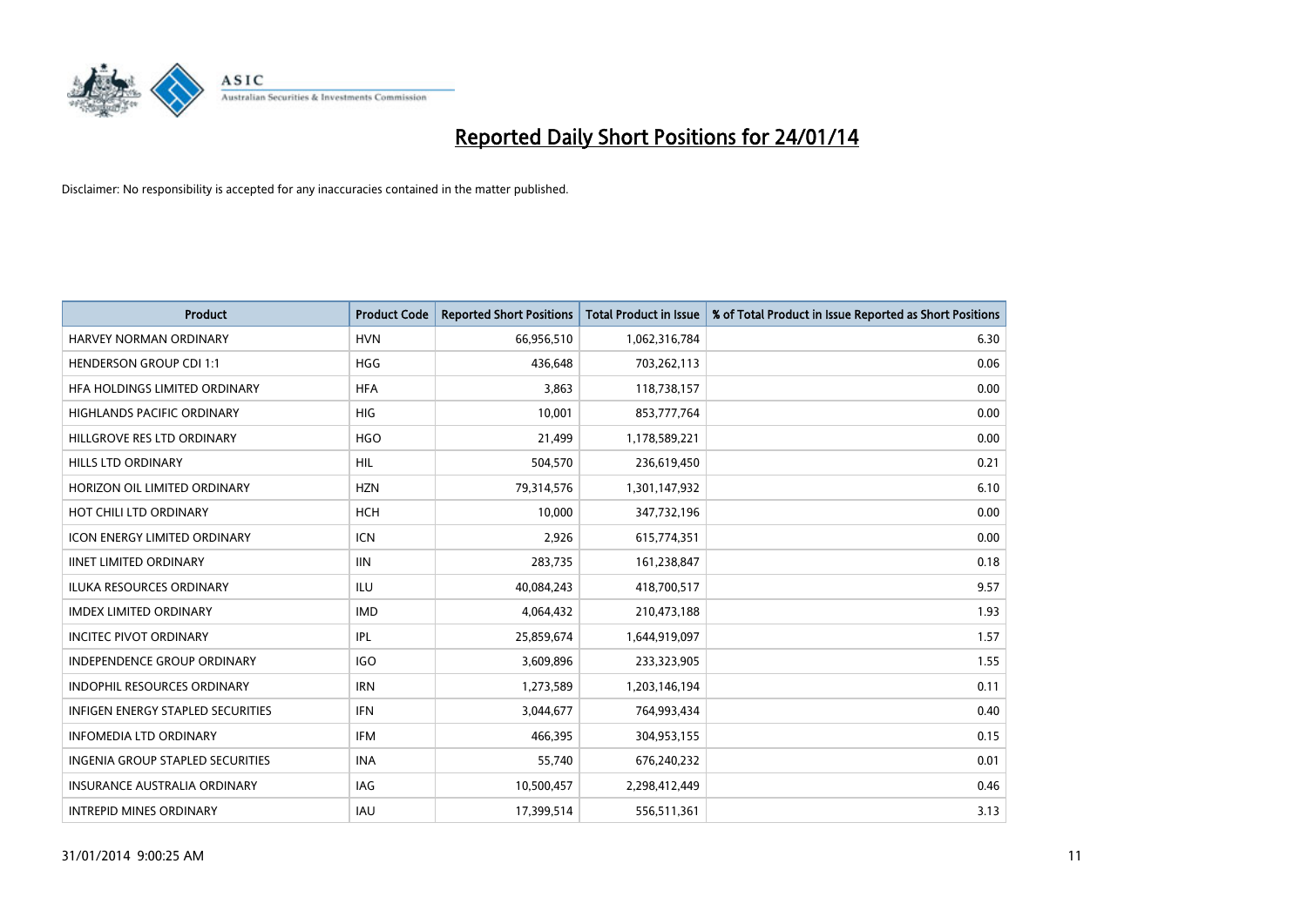

| <b>Product</b>                                | <b>Product Code</b> | <b>Reported Short Positions</b> | <b>Total Product in Issue</b> | % of Total Product in Issue Reported as Short Positions |
|-----------------------------------------------|---------------------|---------------------------------|-------------------------------|---------------------------------------------------------|
| <b>INVESTA OFFICE FUND STAPLED SECURITIES</b> | <b>IOF</b>          | 605,245                         | 614,047,458                   | 0.10                                                    |
| <b>INVOCARE LIMITED ORDINARY</b>              | IVC                 | 5,797,153                       | 110,030,298                   | 5.27                                                    |
| <b>IOOF HOLDINGS LTD ORDINARY</b>             | IFL                 | 1,944,565                       | 232,118,034                   | 0.84                                                    |
| <b>IRESS LIMITED ORDINARY</b>                 | <b>IRE</b>          | 490,445                         | 158,585,126                   | 0.31                                                    |
| <b>IRON ORE HOLDINGS ORDINARY</b>             | <b>IOH</b>          | 26,197                          | 161,174,005                   | 0.02                                                    |
| <b>ISELECT LTD ORDINARY</b>                   | <b>ISU</b>          | 4,875,648                       | 260,889,894                   | 1.87                                                    |
| JAMES HARDIE INDUST CHESS DEPOSITARY INT      | <b>JHX</b>          | 5,359,684                       | 443,536,551                   | 1.21                                                    |
| <b>JB HI-FI LIMITED ORDINARY</b>              | <b>IBH</b>          | 8,609,489                       | 100,261,681                   | 8.59                                                    |
| <b>KAGARA LTD ORDINARY</b>                    | KZL                 | 3,385,466                       | 798,953,117                   | 0.42                                                    |
| KAROON GAS AUSTRALIA ORDINARY                 | <b>KAR</b>          | 4,722,067                       | 255,841,581                   | 1.85                                                    |
| KATHMANDU HOLD LTD ORDINARY                   | <b>KMD</b>          | 187,826                         | 200,473,338                   | 0.09                                                    |
| <b>KBL MINING LIMITED ORDINARY</b>            | <b>KBL</b>          | 1,820                           | 393,535,629                   | 0.00                                                    |
| KINGSGATE CONSOLID. ORDINARY                  | <b>KCN</b>          | 6,594,151                       | 164,154,349                   | 4.02                                                    |
| KINGSROSE MINING LTD ORDINARY                 | <b>KRM</b>          | 492,464                         | 335,753,851                   | 0.15                                                    |
| LEIGHTON HOLDINGS ORDINARY                    | LEI                 | 22,580,649                      | 337,235,188                   | 6.70                                                    |
| LEND LEASE GROUP UNIT/ORD STAPLED             | LLC                 | 6,444,777                       | 576,712,337                   | 1.12                                                    |
| LYCOPODIUM LIMITED ORDINARY                   | <b>LYL</b>          | $\mathbf{1}$                    | 38,955,103                    | 0.00                                                    |
| LYNAS CORPORATION ORDINARY                    | <b>LYC</b>          | 164,049,408                     | 1,961,160,594                 | 8.36                                                    |
| <b>M2 GRP LTD ORDINARY</b>                    | <b>MTU</b>          | 9,727,343                       | 179,384,685                   | 5.42                                                    |
| <b>MACA LIMITED ORDINARY</b>                  | <b>MLD</b>          | 80,802                          | 176,476,373                   | 0.05                                                    |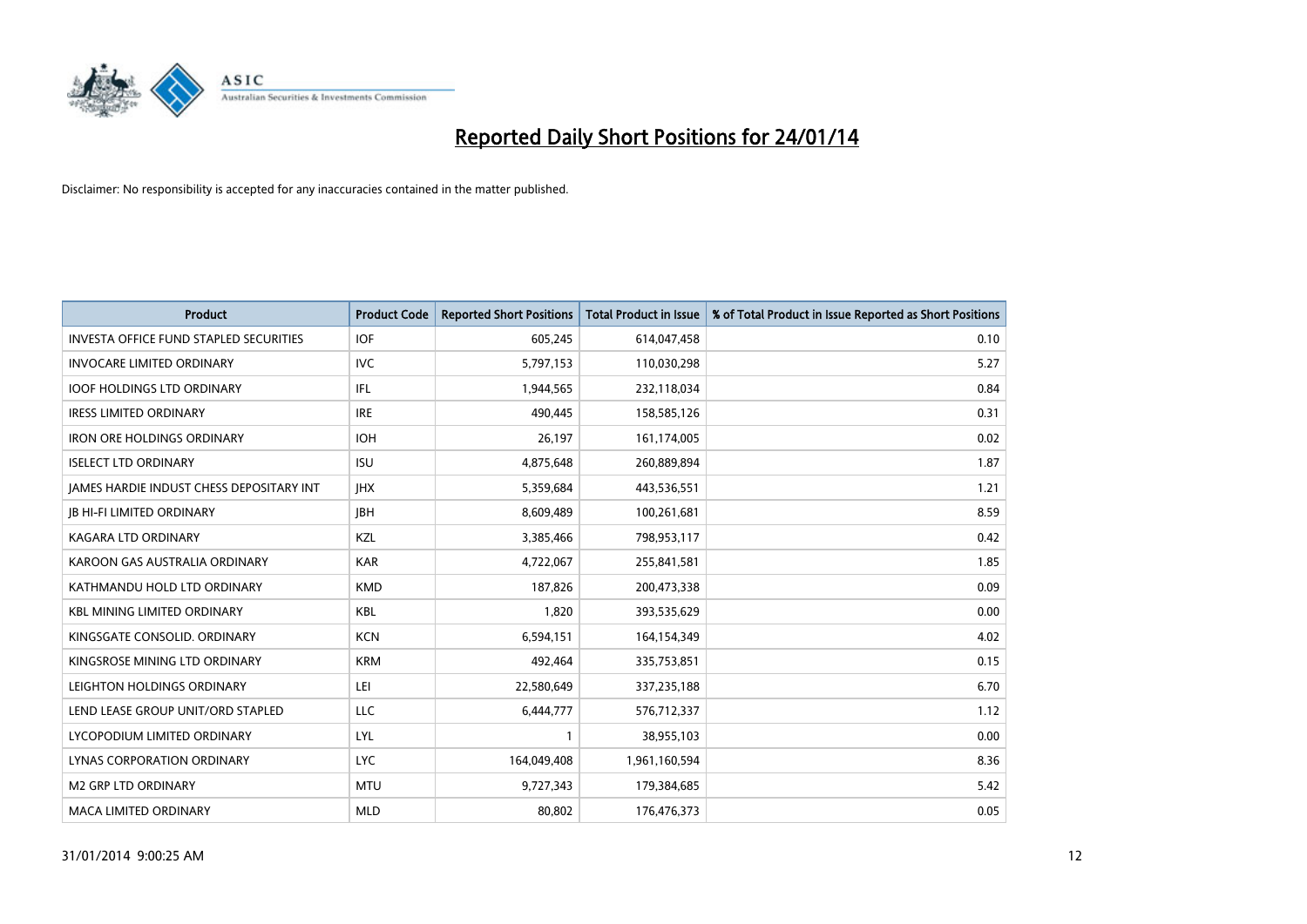

| <b>Product</b>                        | <b>Product Code</b> | <b>Reported Short Positions</b> | <b>Total Product in Issue</b> | % of Total Product in Issue Reported as Short Positions |
|---------------------------------------|---------------------|---------------------------------|-------------------------------|---------------------------------------------------------|
| <b>MACMAHON HOLDINGS ORDINARY</b>     | <b>MAH</b>          | 1,673,860                       | 1,261,699,966                 | 0.13                                                    |
| MACQ ATLAS ROADS GRP ORDINARY STAPLED | <b>MQA</b>          | 12,213,338                      | 487,230,540                   | 2.51                                                    |
| MACQUARIE GROUP LTD ORDINARY          | <b>MOG</b>          | 1,645,461                       | 321,059,129                   | 0.51                                                    |
| MAGELLAN FIN GRP LTD ORDINARY         | <b>MFG</b>          | 1,059,013                       | 155,830,849                   | 0.68                                                    |
| <b>MATRIX C &amp; E LTD ORDINARY</b>  | <b>MCE</b>          | 2,913,020                       | 94,555,428                    | 3.08                                                    |
| MAVERICK DRILLING ORDINARY            | <b>MAD</b>          | 7,865,879                       | 468,004,529                   | 1.68                                                    |
| MAXITRANS INDUSTRIES ORDINARY         | <b>MXI</b>          | 421,428                         | 183,993,392                   | 0.23                                                    |
| MAYNE PHARMA LTD ORDINARY             | <b>MYX</b>          | 1,024,299                       | 563,459,968                   | 0.18                                                    |
| <b>MCALEESE LTD ORDINARY</b>          | <b>MCS</b>          | 2,771,052                       | 296,577,121                   | 0.93                                                    |
| MCMILLAN SHAKESPEARE ORDINARY         | <b>MMS</b>          | 687,586                         | 74,523,965                    | 0.92                                                    |
| MCPHERSON'S LTD ORDINARY              | <b>MCP</b>          | 237                             | 93,994,381                    | 0.00                                                    |
| MEDUSA MINING LTD ORDINARY            | <b>MML</b>          | 6,147,519                       | 207,794,301                   | 2.96                                                    |
| MELBOURNE IT LIMITED ORDINARY         | <b>MLB</b>          | 13,634                          | 83,231,038                    | 0.02                                                    |
| MEO AUSTRALIA LTD ORDINARY            | <b>MEO</b>          | 10,845                          | 627,264,587                   | 0.00                                                    |
| MERIDIAN ENERGY INSTALMENT RECEIPTS   | <b>MEZCA</b>        | 32,097                          | 1,255,413,626                 | 0.00                                                    |
| MERMAID MARINE ORDINARY               | <b>MRM</b>          | 1,623,652                       | 232,652,241                   | 0.70                                                    |
| MESOBLAST LIMITED ORDINARY            | <b>MSB</b>          | 17,668,058                      | 321,210,394                   | 5.50                                                    |
| METALS X LIMITED ORDINARY             | <b>MLX</b>          | 36,159                          | 1,655,386,110                 | 0.00                                                    |
| METCASH LIMITED ORDINARY              | <b>MTS</b>          | 115,739,208                     | 880,704,786                   | 13.14                                                   |
| METMINCO LIMITED ORDINARY             | <b>MNC</b>          | 277,128                         | 1,749,543,023                 | 0.02                                                    |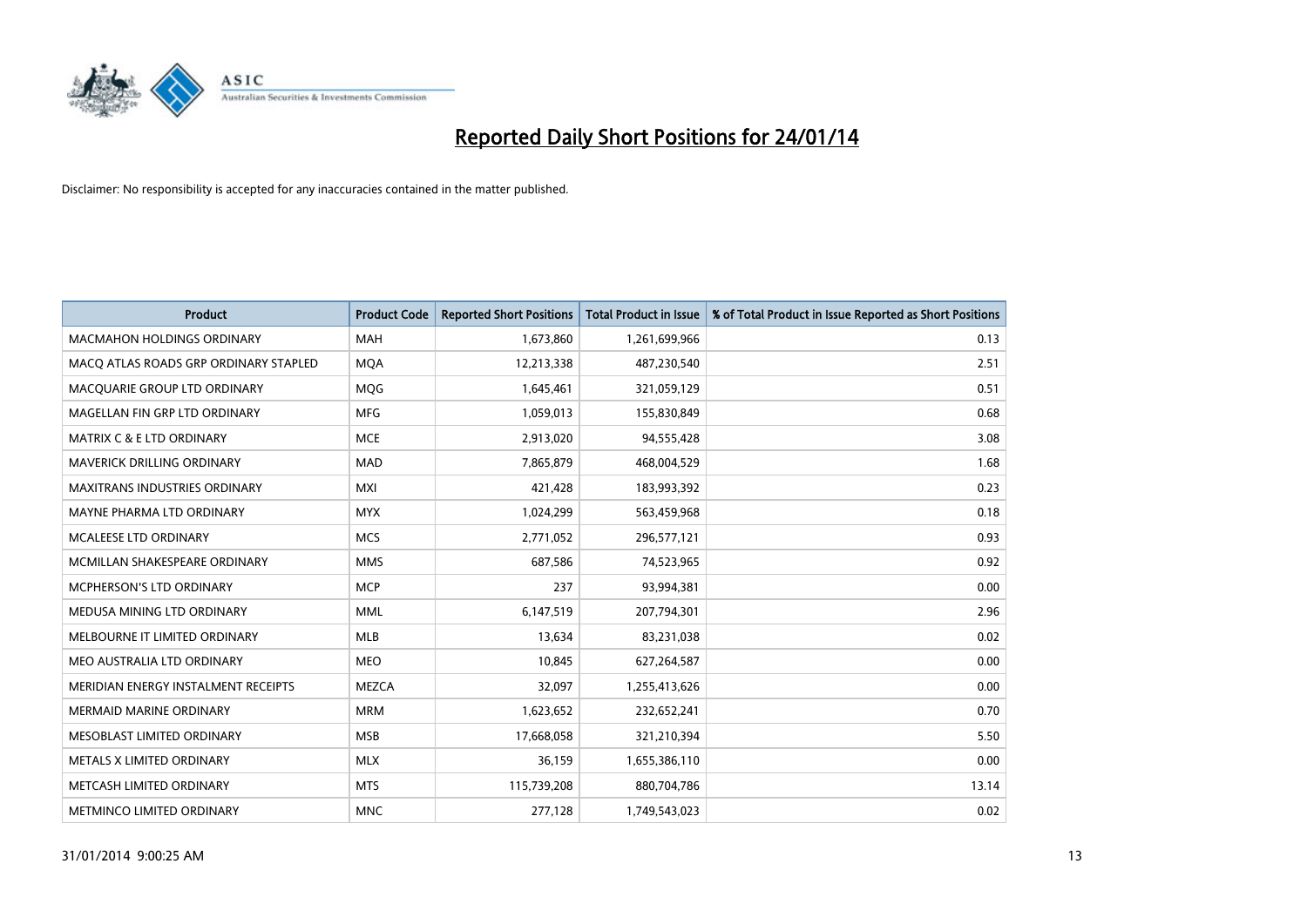

| <b>Product</b>                    | <b>Product Code</b> | <b>Reported Short Positions</b> | <b>Total Product in Issue</b> | % of Total Product in Issue Reported as Short Positions |
|-----------------------------------|---------------------|---------------------------------|-------------------------------|---------------------------------------------------------|
| MIGHTY RIVER POWER ORDINARY       | <b>MYT</b>          | 1,950,272                       | 1,400,012,517                 | 0.14                                                    |
| MINCOR RESOURCES NL ORDINARY      | <b>MCR</b>          | 2,275,431                       | 188,208,274                   | 1.21                                                    |
| MINERAL DEPOSITS ORDINARY         | <b>MDL</b>          | 775,063                         | 96,038,786                    | 0.81                                                    |
| MINERAL RESOURCES, ORDINARY       | <b>MIN</b>          | 4,724,233                       | 186,112,198                   | 2.54                                                    |
| MINT WIRELESS ORDINARY            | <b>MNW</b>          | 1,272,649                       | 403,872,395                   | 0.32                                                    |
| MIRABELA NICKEL LTD ORDINARY      | <b>MBN</b>          | 18,867,110                      | 876,801,147                   | 2.15                                                    |
| MIRVAC GROUP STAPLED SECURITIES   | <b>MGR</b>          | 7,024,656                       | 3,664,938,678                 | 0.19                                                    |
| MOLOPO ENERGY LTD ORDINARY        | <b>MPO</b>          | 351,895                         | 247,133,976                   | 0.14                                                    |
| MONADELPHOUS GROUP ORDINARY       | <b>MND</b>          | 13,111,520                      | 92,308,047                    | 14.20                                                   |
| MORTGAGE CHOICE LTD ORDINARY      | <b>MOC</b>          | 72,488                          | 123,780,387                   | 0.06                                                    |
| <b>MOUNT GIBSON IRON ORDINARY</b> | <b>MGX</b>          | 6,245,739                       | 1,090,584,232                 | 0.57                                                    |
| MULTIPLEX SITES SITES             | <b>MXUPA</b>        | 1,499                           | 4,500,000                     | 0.03                                                    |
| MURCHISON METALS LTD ORDINARY     | <b>MMX</b>          | 216,291                         | 450,497,346                   | 0.05                                                    |
| MYER HOLDINGS LTD ORDINARY        | <b>MYR</b>          | 67,624,930                      | 585,684,551                   | 11.55                                                   |
| NANOSONICS LIMITED ORDINARY       | <b>NAN</b>          | 185,618                         | 263,125,129                   | 0.07                                                    |
| NATIONAL AUST, BANK ORDINARY      | <b>NAB</b>          | 5,487,787                       | 2,351,444,811                 | 0.23                                                    |
| NATIONAL STORAGE STAPLED          | <b>NSR</b>          | 125,035                         | 244,897,097                   | 0.05                                                    |
| NAVITAS LIMITED ORDINARY          | <b>NVT</b>          | 3,175,664                       | 375,416,910                   | 0.85                                                    |
| NEON ENERGY LIMITED ORDINARY      | <b>NEN</b>          | 970,687                         | 553,037,848                   | 0.18                                                    |
| NEUREN PHARMACEUT, ORDINARY       | <b>NEU</b>          | 10,403                          | 1,518,782,296                 | 0.00                                                    |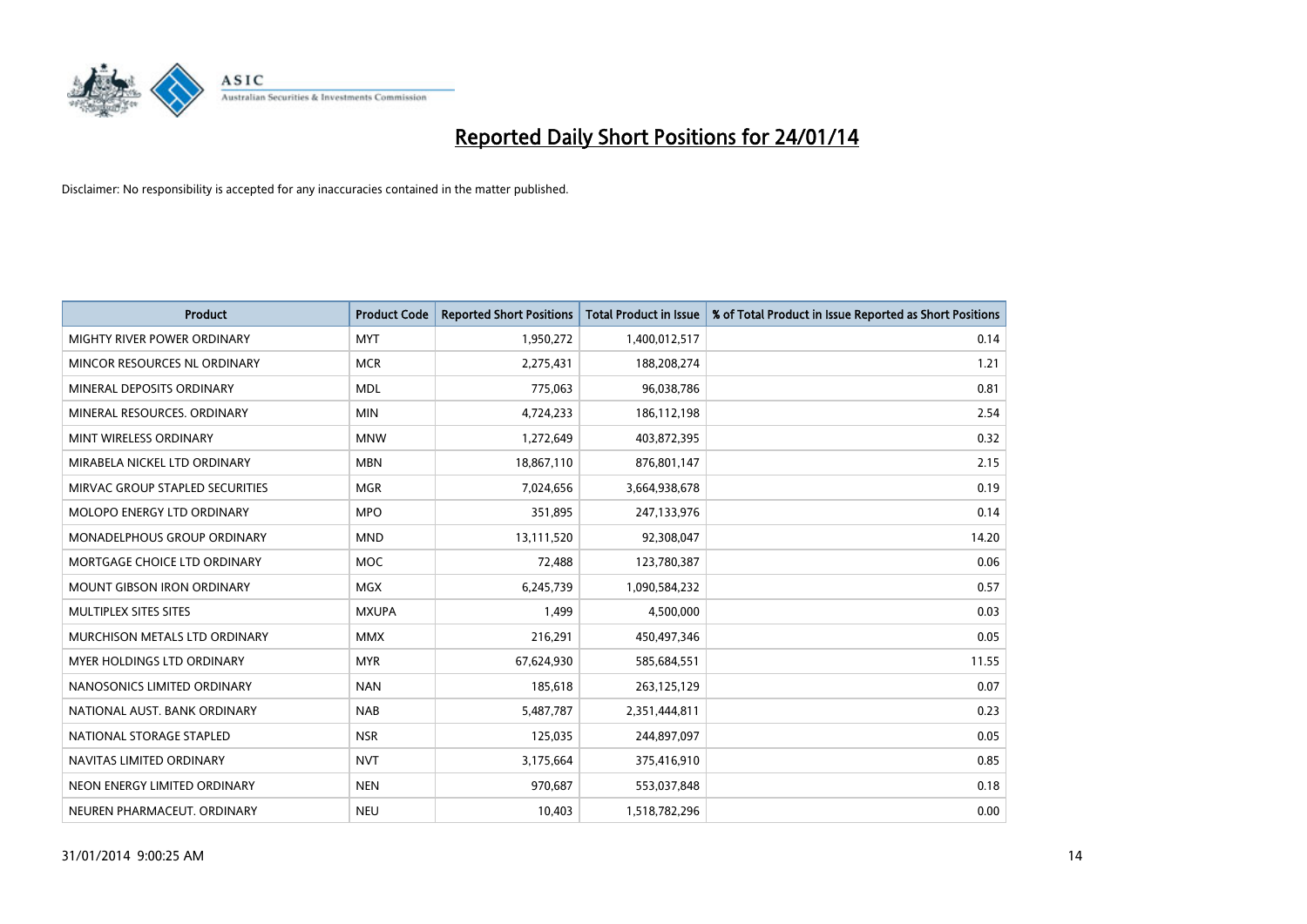

| <b>Product</b>                        | <b>Product Code</b> | <b>Reported Short Positions</b> | <b>Total Product in Issue</b> | % of Total Product in Issue Reported as Short Positions |
|---------------------------------------|---------------------|---------------------------------|-------------------------------|---------------------------------------------------------|
| NEW HOPE CORPORATION ORDINARY         | <b>NHC</b>          | 410,412                         | 830,819,859                   | 0.05                                                    |
| NEWCREST MINING ORDINARY              | <b>NCM</b>          | 9,626,470                       | 766,510,971                   | 1.26                                                    |
| NEWS CORP A NON-VOTING CDI            | <b>NWSLV</b>        | 1,598,907                       | 3,363,293                     | 47.54                                                   |
| NEWS CORP B VOTING CDI                | <b>NWS</b>          | 3,237,911                       | 19,342,944                    | 16.74                                                   |
| NEWSAT LIMITED ORDINARY               | <b>NWT</b>          | 2,304,171                       | 591,460,931                   | 0.39                                                    |
| NEXTDC LIMITED ORDINARY               | <b>NXT</b>          | 9,205,144                       | 192,904,486                   | 4.77                                                    |
| NEXUS ENERGY LIMITED ORDINARY         | <b>NXS</b>          | 1,785,622                       | 1,330,219,459                 | 0.13                                                    |
| NIB HOLDINGS LIMITED ORDINARY         | <b>NHF</b>          | 3,812,591                       | 439,004,182                   | 0.87                                                    |
| NICK SCALI LIMITED ORDINARY           | <b>NCK</b>          | 1,808                           | 81,000,000                    | 0.00                                                    |
| NIDO PETROLEUM ORDINARY               | <b>NDO</b>          | 47,402                          | 2,048,317,635                 | 0.00                                                    |
| NINE ENTERTAINMENT ORDINARY           | <b>NEC</b>          | 6,254,638                       | 940,295,023                   | 0.67                                                    |
| NOBLE MINERAL RES ORDINARY            | <b>NMG</b>          | 2,365,726                       | 666,397,952                   | 0.36                                                    |
| NORTHERN IRON LTD ORDINARY            | <b>NFE</b>          | 118,778                         | 484,405,314                   | 0.02                                                    |
| NORTHERN STAR ORDINARY                | <b>NST</b>          | 8,972,721                       | 428,369,762                   | 2.09                                                    |
| NOVOGEN LIMITED ORDINARY              | <b>NRT</b>          | 74,125                          | 161,498,858                   | 0.05                                                    |
| NRW HOLDINGS LIMITED ORDINARY         | <b>NWH</b>          | 17,251,106                      | 278,888,011                   | 6.19                                                    |
| NUCOAL RESOURCES LTD ORDINARY         | <b>NCR</b>          | 1                               | 768,612,354                   | 0.00                                                    |
| NUFARM LIMITED ORDINARY               | <b>NUF</b>          | 15,736,635                      | 263,725,895                   | 5.97                                                    |
| <b>OAKTON LIMITED ORDINARY</b>        | <b>OKN</b>          | 782,308                         | 89,968,985                    | 0.87                                                    |
| OCEANAGOLD CORP. CHESS DEPOSITARY INT | <b>OGC</b>          | 670,199                         | 300,350,129                   | 0.22                                                    |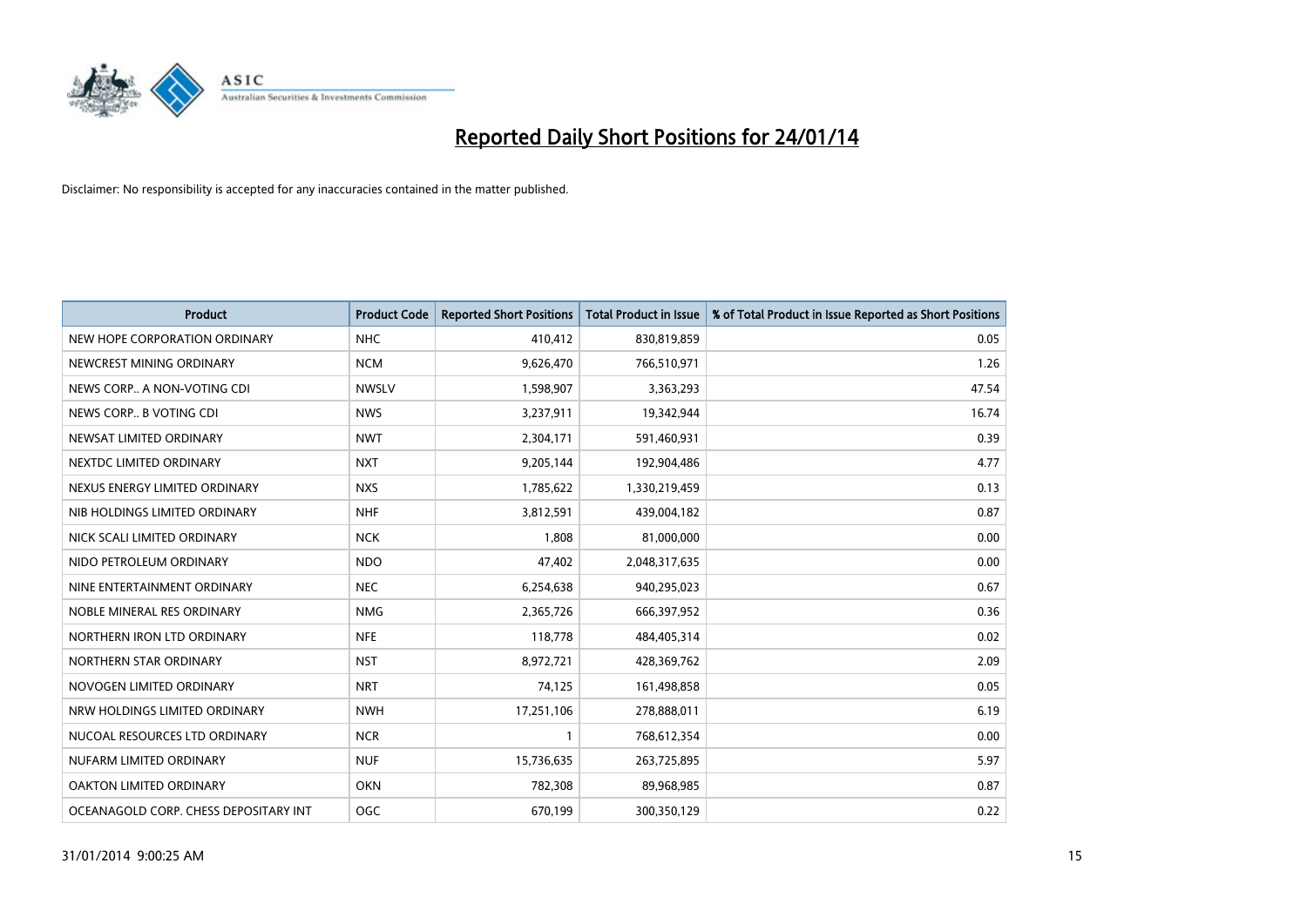

| <b>Product</b>                 | <b>Product Code</b> | <b>Reported Short Positions</b> | <b>Total Product in Issue</b> | % of Total Product in Issue Reported as Short Positions |
|--------------------------------|---------------------|---------------------------------|-------------------------------|---------------------------------------------------------|
| OIL SEARCH LTD ORDINARY        | OSH                 | 11,574,407                      | 1,343,361,150                 | 0.86                                                    |
| OM HOLDINGS LIMITED ORDINARY   | OMH                 | 2,284,059                       | 733,423,337                   | 0.31                                                    |
| ORICA LIMITED ORDINARY         | ORI                 | 8,964,645                       | 370,255,009                   | 2.42                                                    |
| ORIGIN ENERGY ORDINARY         | <b>ORG</b>          | 8,185,767                       | 1,101,228,973                 | 0.74                                                    |
| OROCOBRE LIMITED ORDINARY      | <b>ORE</b>          | 864,853                         | 132,041,911                   | 0.65                                                    |
| ORORA LIMITED ORDINARY         | <b>ORA</b>          | 500,936                         | 1,206,684,923                 | 0.04                                                    |
| OROTONGROUP LIMITED ORDINARY   | ORL                 | 147,090                         | 40,880,902                    | 0.36                                                    |
| OZ MINERALS ORDINARY           | OZL                 | 16,056,502                      | 303,470,022                   | 5.29                                                    |
| OZFOREX GROUP LTD ORDINARY     | <b>OFX</b>          | 2,300,952                       | 240,000,000                   | 0.96                                                    |
| <b>PACIFIC BRANDS ORDINARY</b> | <b>PBG</b>          | 8,635,444                       | 912,915,695                   | 0.95                                                    |
| PACT GROUP HLDGS LTD ORDINARY  | <b>PGH</b>          | 1,829,487                       | 294,097,961                   | 0.62                                                    |
| PALADIN ENERGY LTD ORDINARY    | <b>PDN</b>          | 93,178,503                      | 964,241,634                   | 9.66                                                    |
| PANAUST LIMITED ORDINARY       | <b>PNA</b>          | 9,708,317                       | 620,724,651                   | 1.56                                                    |
| PANORAMIC RESOURCES ORDINARY   | PAN                 | 563,082                         | 319,285,132                   | 0.18                                                    |
| PANTERRA GOLD LTD ORDINARY     | PGI                 | $\mathbf{1}$                    | 772,781,012                   | 0.00                                                    |
| PAPERLINX LIMITED ORDINARY     | <b>PPX</b>          | 48,326                          | 609,280,761                   | 0.01                                                    |
| PAPILLON RES LTD ORDINARY      | PIR                 | 7,992,493                       | 339,444,210                   | 2.35                                                    |
| PATRYS LIMITED ORDINARY        | PAB                 | 73,575                          | 673,664,904                   | 0.01                                                    |
| PATTIES FOODS LTD ORDINARY     | <b>PFL</b>          | 38,964                          | 139,144,338                   | 0.03                                                    |
| PEET LIMITED ORDINARY          | <b>PPC</b>          | 483,939                         | 433,389,348                   | 0.11                                                    |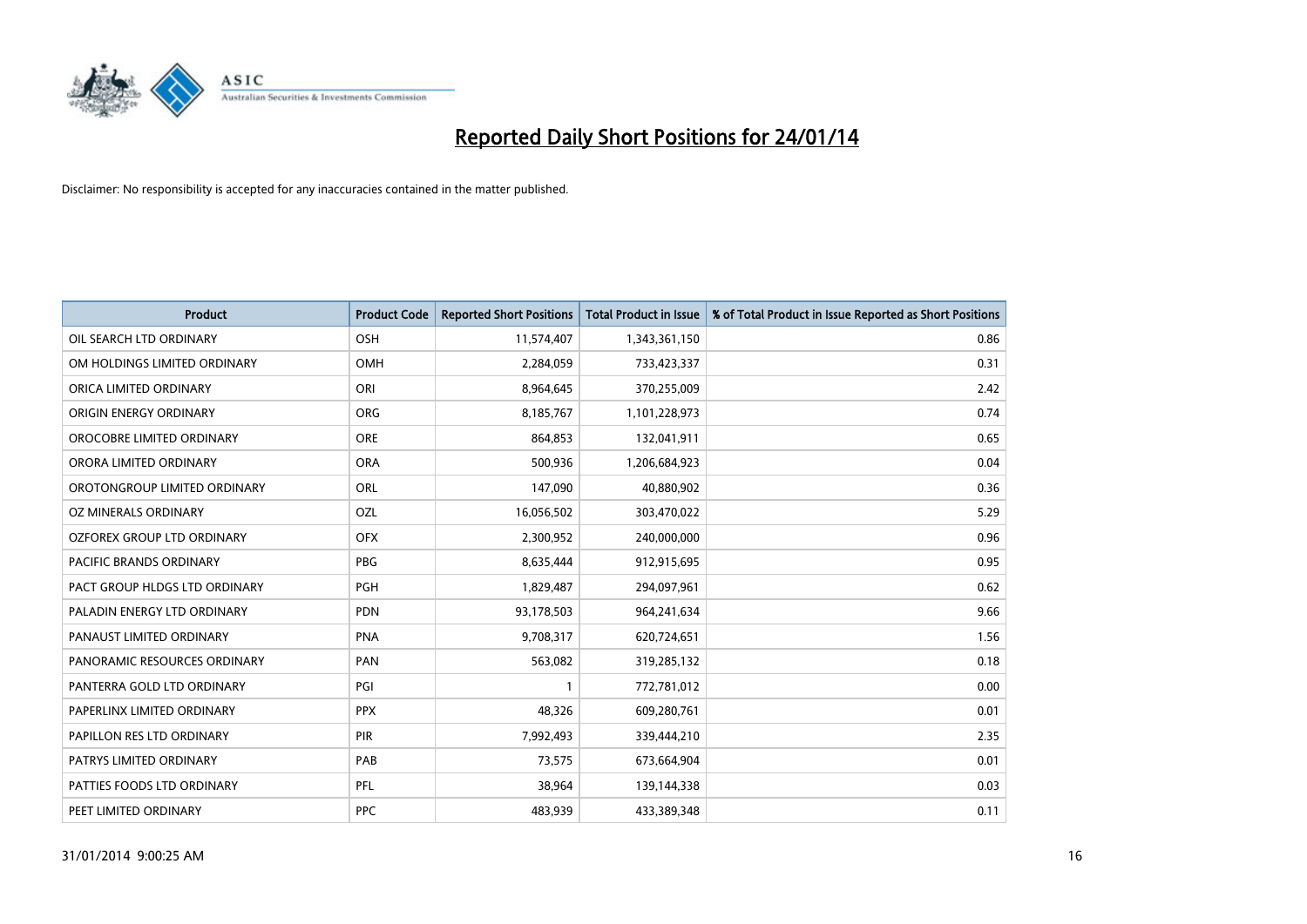

| <b>Product</b>                    | <b>Product Code</b> | <b>Reported Short Positions</b> | <b>Total Product in Issue</b> | % of Total Product in Issue Reported as Short Positions |
|-----------------------------------|---------------------|---------------------------------|-------------------------------|---------------------------------------------------------|
| PENINSULA ENERGY LTD ORDINARY     | <b>PEN</b>          | 1                               | 3,252,530,235                 | 0.00                                                    |
| PERPETUAL LIMITED ORDINARY        | <b>PPT</b>          | 2,274,769                       | 46,529,270                    | 4.89                                                    |
| PERSEUS MINING LTD ORDINARY       | <b>PRU</b>          | 6,915,053                       | 457,962,088                   | 1.51                                                    |
| PHARMAXIS LTD ORDINARY            | <b>PXS</b>          | 818,373                         | 309,046,349                   | 0.26                                                    |
| PHOSPHAGENICS LTD. ORDINARY       | POH                 | 50,000                          | 1,020,465,957                 | 0.00                                                    |
| PLATINUM ASSET ORDINARY           | <b>PTM</b>          | 186,483                         | 578,685,695                   | 0.03                                                    |
| PLATINUM AUSTRALIA ORDINARY       | <b>PLA</b>          | 836,127                         | 504,968,043                   | 0.17                                                    |
| PMI GOLD CORP CDI 1:1             | <b>PVM</b>          | 232,274                         | 162,796,704                   | 0.14                                                    |
| <b>PMP LIMITED ORDINARY</b>       | <b>PMP</b>          | 1,595,073                       | 323,781,124                   | 0.49                                                    |
| PRANA BIOTECHNOLOGY ORDINARY      | PBT                 | 328,826                         | 418,181,096                   | 0.08                                                    |
| PREMIER INVESTMENTS ORDINARY      | <b>PMV</b>          | 254,030                         | 155,314,874                   | 0.16                                                    |
| PRIMA BIOMED LTD ORDINARY         | <b>PRR</b>          | 1,053,341                       | 1,228,709,341                 | 0.09                                                    |
| PRIMARY HEALTH CARE ORDINARY      | <b>PRY</b>          | 16,782,224                      | 504,956,647                   | 3.32                                                    |
| PRIME MEDIA GRP LTD ORDINARY      | <b>PRT</b>          | 1,434,173                       | 366,330,303                   | 0.39                                                    |
| PROGRAMMED ORDINARY               | <b>PRG</b>          | 176,233                         | 118,229,190                   | 0.15                                                    |
| <b>QANTAS AIRWAYS ORDINARY</b>    | QAN                 | 64,889,926                      | 2,196,330,250                 | 2.95                                                    |
| OBE INSURANCE GROUP ORDINARY      | QBE                 | 15,032,203                      | 1,248,704,599                 | 1.20                                                    |
| ORXPHARMA LTD ORDINARY            | <b>QRX</b>          | 66,492                          | 164,095,969                   | 0.04                                                    |
| <b>QUBE HOLDINGS LTD ORDINARY</b> | <b>QUB</b>          | 12,401,184                      | 931,433,499                   | 1.33                                                    |
| RAMELIUS RESOURCES ORDINARY       | <b>RMS</b>          | 169,047                         | 365,380,380                   | 0.05                                                    |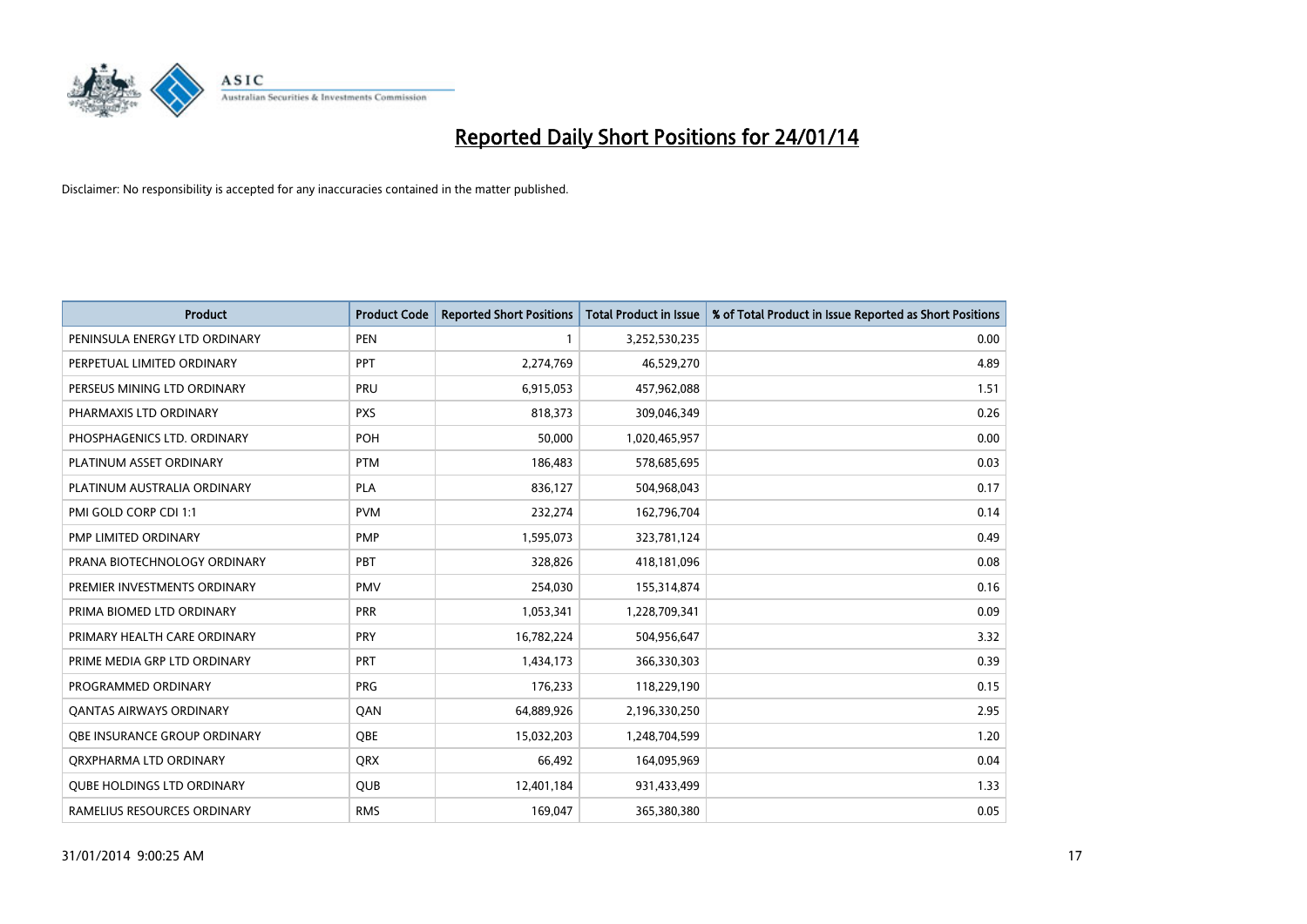

| <b>Product</b>                      | <b>Product Code</b> | <b>Reported Short Positions</b> | <b>Total Product in Issue</b> | % of Total Product in Issue Reported as Short Positions |
|-------------------------------------|---------------------|---------------------------------|-------------------------------|---------------------------------------------------------|
| RAMSAY HEALTH CARE ORDINARY         | <b>RHC</b>          | 2,545,256                       | 202,081,252                   | 1.26                                                    |
| RCG CORPORATION LTD ORDINARY        | <b>RCG</b>          | 16,924                          | 262,308,625                   | 0.01                                                    |
| <b>RCR TOMLINSON ORDINARY</b>       | <b>RCR</b>          | 1,097,924                       | 136,696,590                   | 0.80                                                    |
| <b>REA GROUP ORDINARY</b>           | <b>REA</b>          | 884,951                         | 131,714,699                   | 0.67                                                    |
| RECALL HOLDINGS LTD ORDINARY        | <b>REC</b>          | 623,626                         | 312,311,413                   | 0.20                                                    |
| <b>RECKON LIMITED ORDINARY</b>      | <b>RKN</b>          | 81,263                          | 126,913,066                   | 0.06                                                    |
| <b>RED 5 LIMITED ORDINARY</b>       | <b>RED</b>          | 162,100                         | 759,451,008                   | 0.02                                                    |
| RED FORK ENERGY ORDINARY            | <b>RFE</b>          | 4,193,357                       | 501,051,719                   | 0.84                                                    |
| REDBANK ENERGY LTD ORDINARY         | AEJ                 | 13                              | 786,287                       | 0.00                                                    |
| REECE AUSTRALIA LTD. ORDINARY       | <b>REH</b>          | 484                             | 99,600,000                    | 0.00                                                    |
| REED RESOURCES LTD ORDINARY         | <b>RDR</b>          | 250,000                         | 523,453,895                   | 0.05                                                    |
| <b>REGIS RESOURCES ORDINARY</b>     | <b>RRL</b>          | 11,365,974                      | 498,016,225                   | 2.28                                                    |
| RESMED INC CDI 10:1                 | <b>RMD</b>          | 31,930,104                      | 1,420,542,770                 | 2.25                                                    |
| <b>RESOLUTE MINING ORDINARY</b>     | <b>RSG</b>          | 7,894,248                       | 641,189,223                   | 1.23                                                    |
| RESOURCE EQUIP LTD ORDINARY         | <b>RQL</b>          | 50,000                          | 249,065,471                   | 0.02                                                    |
| <b>RESOURCE GENERATION ORDINARY</b> | <b>RES</b>          | 224,300                         | 581,380,338                   | 0.04                                                    |
| RETAIL FOOD GROUP ORDINARY          | <b>RFG</b>          | 3,102,632                       | 144,049,390                   | 2.15                                                    |
| REX MINERALS LIMITED ORDINARY       | <b>RXM</b>          | 1,713,185                       | 188,907,284                   | 0.91                                                    |
| <b>RIDLEY CORPORATION ORDINARY</b>  | <b>RIC</b>          | 2,333,253                       | 307,817,071                   | 0.76                                                    |
| RIO TINTO LIMITED ORDINARY          | <b>RIO</b>          | 4,459,025                       | 435,758,720                   | 1.02                                                    |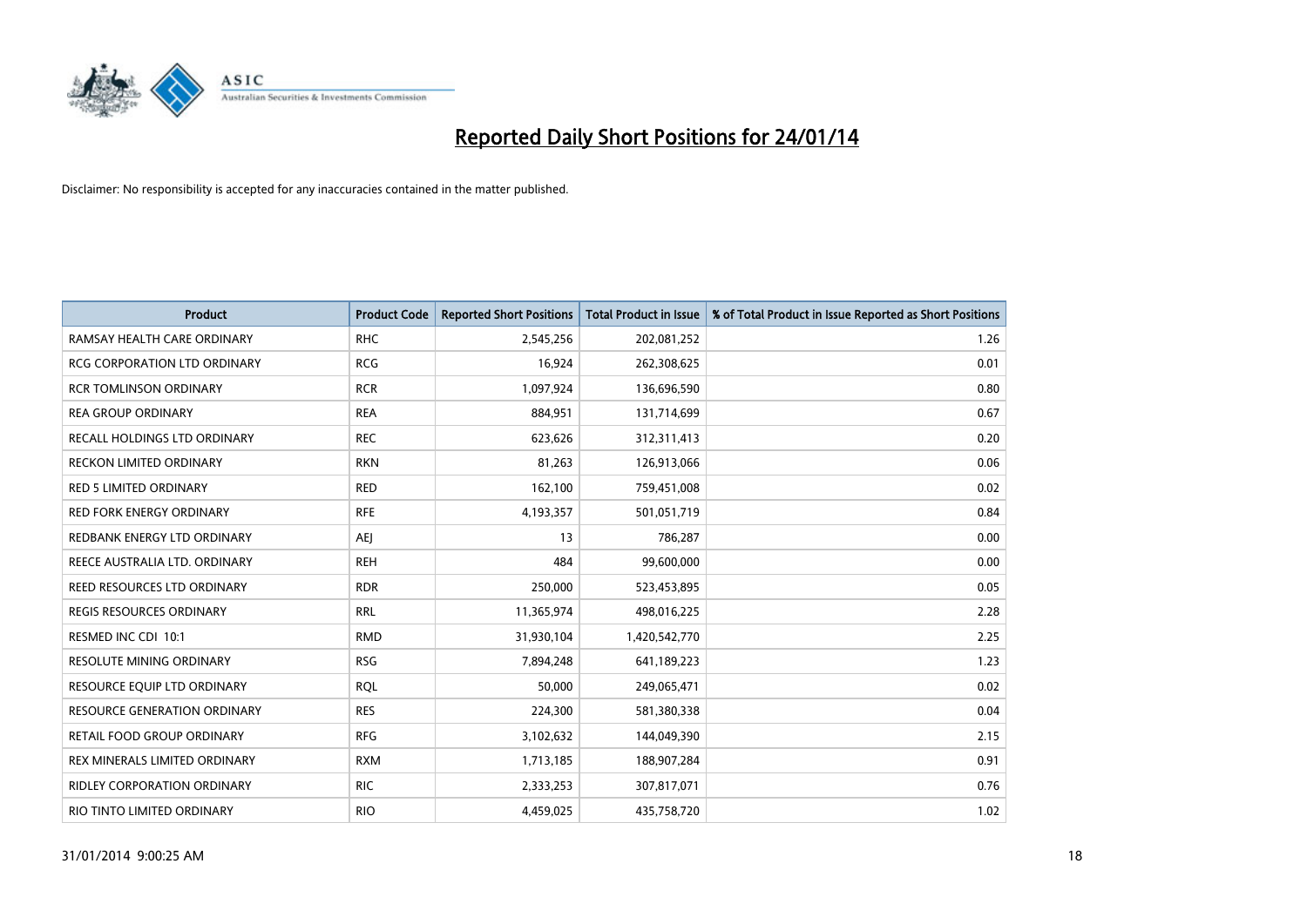

| <b>Product</b>                        | <b>Product Code</b> | <b>Reported Short Positions</b> | <b>Total Product in Issue</b> | % of Total Product in Issue Reported as Short Positions |
|---------------------------------------|---------------------|---------------------------------|-------------------------------|---------------------------------------------------------|
| <b>ROBUST RESOURCES ORDINARY</b>      | <b>ROL</b>          | 4,000                           | 102,830,646                   | 0.00                                                    |
| ROC OIL COMPANY ORDINARY              | <b>ROC</b>          | 930,245                         | 686,461,740                   | 0.14                                                    |
| <b>RURALCO HOLDINGS ORDINARY</b>      | <b>RHL</b>          | 1,350                           | 62,711,592                    | 0.00                                                    |
| SAI GLOBAL LIMITED ORDINARY           | SAI                 | 6,959,766                       | 210,751,657                   | 3.30                                                    |
| SALMAT LIMITED ORDINARY               | <b>SLM</b>          | 998                             | 159,812,799                   | 0.00                                                    |
| SAMSON OIL & GAS LTD ORDINARY         | SSN                 | 2,564,000                       | 2,547,627,193                 | 0.10                                                    |
| SANDFIRE RESOURCES ORDINARY           | <b>SFR</b>          | 1,352,627                       | 155,640,968                   | 0.87                                                    |
| <b>SANTOS LTD ORDINARY</b>            | <b>STO</b>          | 4,567,723                       | 970,223,824                   | 0.47                                                    |
| SARACEN MINERAL ORDINARY              | <b>SAR</b>          | 1,609,546                       | 595,263,186                   | 0.27                                                    |
| SCA PROPERTY GROUP STAPLED SECURITIES | SCP                 | 37,878,153                      | 648,628,320                   | 5.84                                                    |
| SEDGMAN LIMITED ORDINARY              | SDM                 | 97,800                          | 223,224,636                   | 0.04                                                    |
| SEEK LIMITED ORDINARY                 | <b>SEK</b>          | 10,211,220                      | 339,167,526                   | 3.01                                                    |
| SELECT HARVESTS ORDINARY              | <b>SHV</b>          | 45,730                          | 57,815,720                    | 0.08                                                    |
| SENEX ENERGY LIMITED ORDINARY         | <b>SXY</b>          | 7,835,527                       | 1,145,008,917                 | 0.68                                                    |
| SERVCORP LIMITED ORDINARY             | SRV                 | 2,293                           | 98,432,275                    | 0.00                                                    |
| SERVICE STREAM ORDINARY               | <b>SSM</b>          | 100                             | 284,443,570                   | 0.00                                                    |
| SEVEN GROUP HOLDINGS ORDINARY         | <b>SVW</b>          | 3,877,004                       | 308,160,281                   | 1.26                                                    |
| SEVEN WEST MEDIA LTD ORDINARY         | <b>SWM</b>          | 7,405,956                       | 999,160,872                   | 0.74                                                    |
| SIGMA PHARMACEUTICAL ORDINARY         | <b>SIP</b>          | 6,251,699                       | 1,125,275,419                 | 0.56                                                    |
| SILEX SYSTEMS ORDINARY                | <b>SLX</b>          | 2,795,325                       | 170,297,752                   | 1.64                                                    |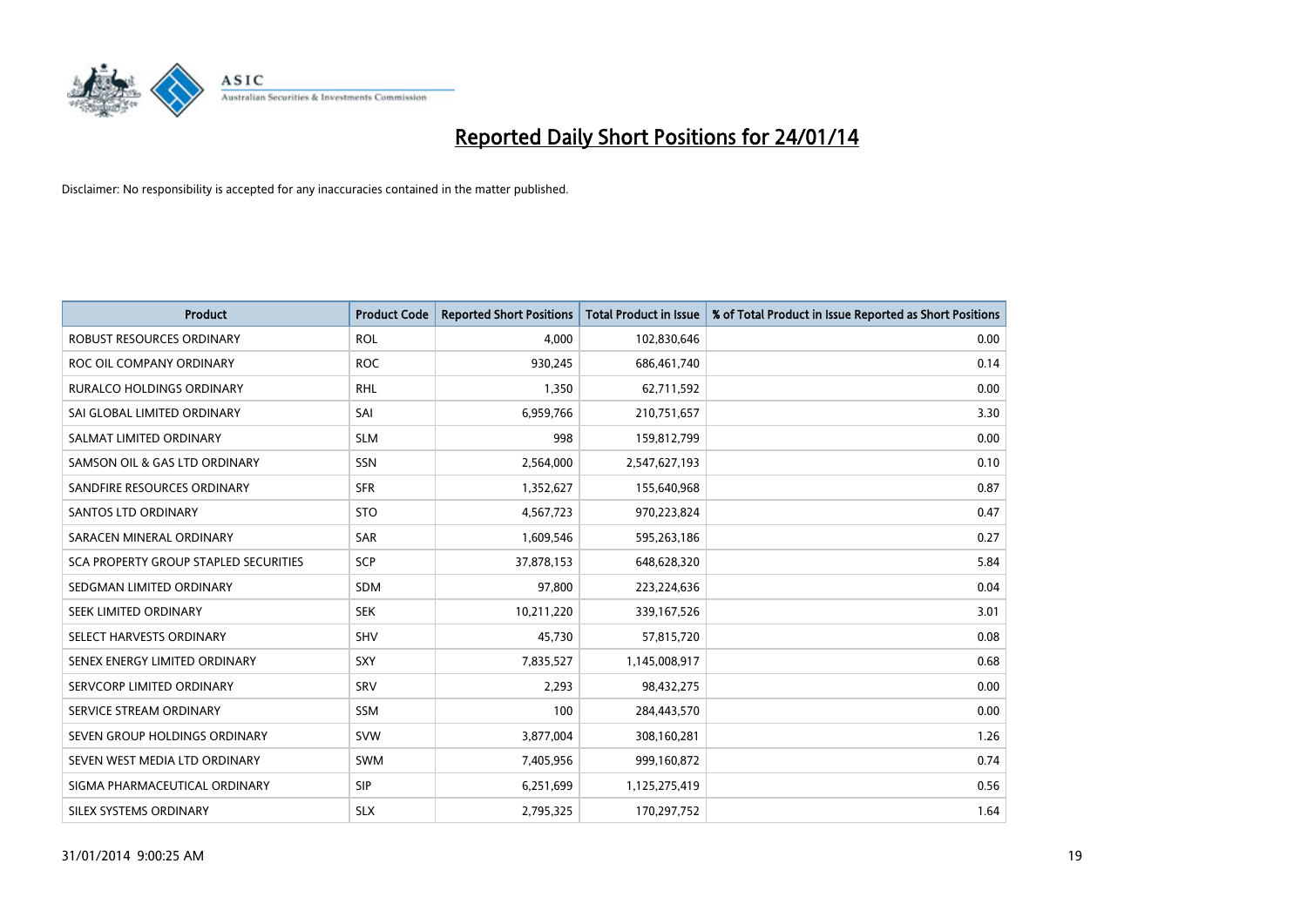

| <b>Product</b>                           | <b>Product Code</b> | <b>Reported Short Positions</b> | <b>Total Product in Issue</b> | % of Total Product in Issue Reported as Short Positions |
|------------------------------------------|---------------------|---------------------------------|-------------------------------|---------------------------------------------------------|
| SILVER CHEF LIMITED ORDINARY             | SIV                 | 33,878                          | 29,333,629                    | 0.12                                                    |
| SILVER LAKE RESOURCE ORDINARY            | <b>SLR</b>          | 20,803,861                      | 437,594,758                   | 4.75                                                    |
| SIMS METAL MGMT LTD ORDINARY             | SGM                 | 11,219,929                      | 204,439,083                   | 5.49                                                    |
| SINGAPORE TELECOMM. CHESS DEPOSITARY INT | SGT                 | 4,666,962                       | 148,226,740                   | 3.15                                                    |
| SIRIUS RESOURCES NL ORDINARY             | <b>SIR</b>          | 10,422,059                      | 261,930,167                   | 3.98                                                    |
| SIRTEX MEDICAL ORDINARY                  | <b>SRX</b>          | 270,395                         | 56,108,439                    | 0.48                                                    |
| SKILLED GROUP LTD ORDINARY               | <b>SKE</b>          | 2,429,345                       | 233,871,364                   | 1.04                                                    |
| <b>SKY NETWORK ORDINARY</b>              | <b>SKT</b>          | 90,055                          | 389,139,785                   | 0.02                                                    |
| SKYCITY ENT GRP LTD ORDINARY             | <b>SKC</b>          | 470,584                         | 580,016,676                   | 0.08                                                    |
| <b>SLATER &amp; GORDON ORDINARY</b>      | SGH                 | 566,298                         | 202,481,656                   | 0.28                                                    |
| SMS MANAGEMENT, ORDINARY                 | <b>SMX</b>          | 2,989,784                       | 70,099,763                    | 4.27                                                    |
| SONIC HEALTHCARE ORDINARY                | <b>SHL</b>          | 4,370,218                       | 400,733,556                   | 1.09                                                    |
| SOUL PATTINSON (W.H) ORDINARY            | SOL                 | 65,369                          | 239,395,320                   | 0.03                                                    |
| SOUTH BOULDER MINES ORDINARY             | <b>STB</b>          | 1                               | 128,327,826                   | 0.00                                                    |
| SP AUSNET STAPLED SECURITIES             | <b>SPN</b>          | 65,506,685                      | 3,386,607,080                 | 1.93                                                    |
| SPARK INFRASTRUCTURE STAPLED NOTE & UNIT | SKI                 | 55,157,992                      | 1,326,734,264                 | 4.16                                                    |
| SPDR 200 FUND ETF UNITS                  | <b>STW</b>          | 18,967                          | 44,878,688                    | 0.04                                                    |
| SPDR 200 RESOURCES ETF UNITS             | <b>OZR</b>          | 65,000                          | 1,601,132                     | 4.06                                                    |
| SPDR SMALL ORDS ETF UNITS                | SSO                 | 178,018                         | 800,855                       | 22.23                                                   |
| SPECIALTY FASHION ORDINARY               | SFH                 | 50,060                          | 192,236,121                   | 0.03                                                    |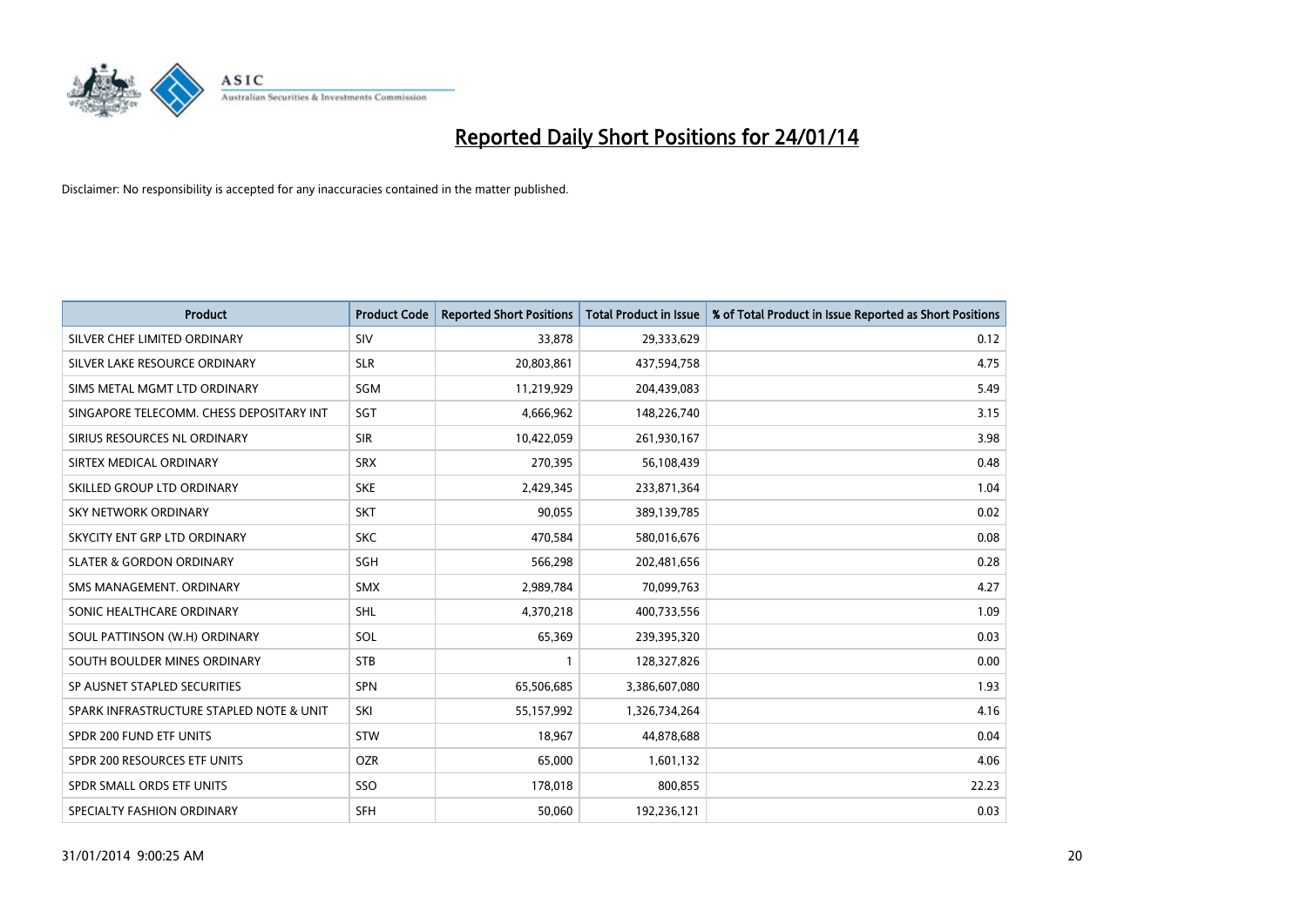

| <b>Product</b>                   | <b>Product Code</b> | <b>Reported Short Positions</b> | <b>Total Product in Issue</b> | % of Total Product in Issue Reported as Short Positions |
|----------------------------------|---------------------|---------------------------------|-------------------------------|---------------------------------------------------------|
| ST BARBARA LIMITED ORDINARY      | <b>SBM</b>          | 16,532,125                      | 488,074,077                   | 3.39                                                    |
| STARPHARMA HOLDINGS ORDINARY     | <b>SPL</b>          | 14,394,722                      | 284,574,948                   | 5.06                                                    |
| STEADFAST GROUP LTD ORDINARY     | <b>SDF</b>          | 1,650,480                       | 500,971,408                   | 0.33                                                    |
| STHN CROSS MEDIA ORDINARY        | SXL                 | 1,872,797                       | 705,099,800                   | 0.27                                                    |
| STOCKLAND UNITS/ORD STAPLED      | SGP                 | 13,480,330                      | 2,305,750,747                 | 0.58                                                    |
| STRAITS RES LTD. ORDINARY        | SRO                 | 56,522                          | 1,217,730,293                 | 0.00                                                    |
| STW COMMUNICATIONS ORDINARY      | SGN                 | 645,131                         | 403,828,512                   | 0.16                                                    |
| SUNCORP GROUP LTD ORDINARY       | <b>SUN</b>          | 3,993,757                       | 1,286,600,980                 | 0.31                                                    |
| SUNDANCE ENERGY ORDINARY         | <b>SEA</b>          | 682,925                         | 463,173,668                   | 0.15                                                    |
| SUNDANCE RESOURCES ORDINARY      | <b>SDL</b>          | 181,024,745                     | 3,073,110,985                 | 5.89                                                    |
| SUNLAND GROUP LTD ORDINARY       | <b>SDG</b>          | 16,100                          | 181,710,087                   | 0.01                                                    |
| SUPER RET REP LTD ORDINARY       | <b>SUL</b>          | 3,032,024                       | 196,731,620                   | 1.54                                                    |
| SYD AIRPORT STAPLED US PROHIBIT. | <b>SYD</b>          | 24,965,271                      | 2,194,322,759                 | 1.14                                                    |
| SYRAH RESOURCES ORDINARY         | <b>SYR</b>          | 4,111,559                       | 162,335,614                   | 2.53                                                    |
| TABCORP HOLDINGS LTD ORDINARY    | <b>TAH</b>          | 20,361,487                      | 754,274,706                   | 2.70                                                    |
| TANAMI GOLD NL ORDINARY          | <b>TAM</b>          | 5,001                           | 1,175,097,046                 | 0.00                                                    |
| TAP OIL LIMITED ORDINARY         | <b>TAP</b>          | 119,586                         | 242,237,221                   | 0.05                                                    |
| TASSAL GROUP LIMITED ORDINARY    | <b>TGR</b>          | 32,096                          | 146,507,029                   | 0.02                                                    |
| <b>TATTS GROUP LTD ORDINARY</b>  | <b>TTS</b>          | 9,413,296                       | 1,417,117,821                 | 0.66                                                    |
| TECHNOLOGY ONE ORDINARY          | <b>TNE</b>          | 5,055                           | 307,751,455                   | 0.00                                                    |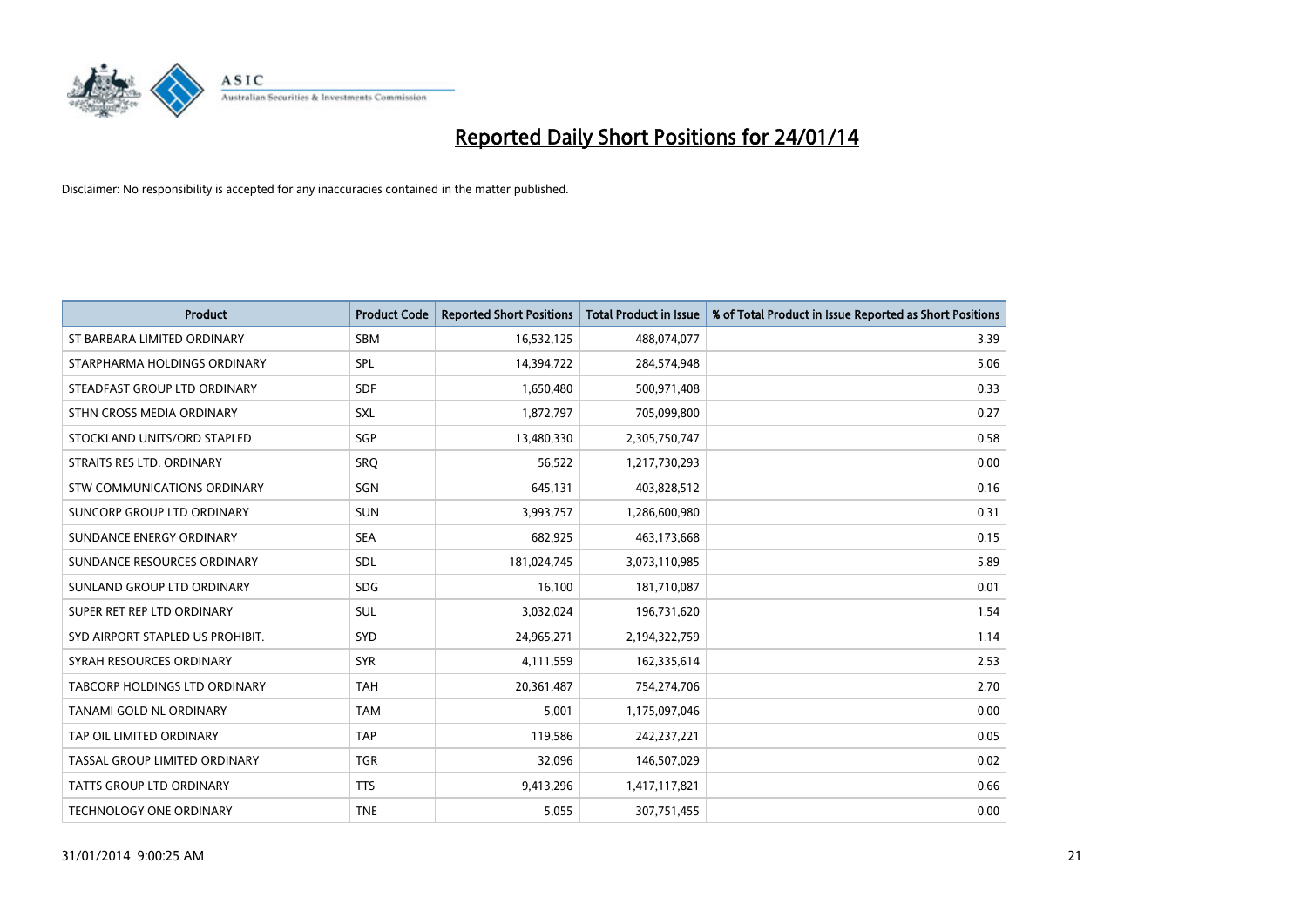

| <b>Product</b>                        | <b>Product Code</b> | <b>Reported Short Positions</b> | <b>Total Product in Issue</b> | % of Total Product in Issue Reported as Short Positions |
|---------------------------------------|---------------------|---------------------------------|-------------------------------|---------------------------------------------------------|
| <b>TELECOM CORPORATION ORDINARY</b>   | <b>TEL</b>          | 10,559,962                      | 1,824,150,788                 | 0.58                                                    |
| TELSTRA CORPORATION. ORDINARY         | <b>TLS</b>          | 26,265,387                      | 12,443,074,357                | 0.21                                                    |
| TEN NETWORK HOLDINGS ORDINARY         | <b>TEN</b>          | 152,253,551                     | 2,586,970,845                 | 5.89                                                    |
| TERANGA GOLD CORP CDI 1:1             | <b>TGZ</b>          | 140.647                         | 114,338,103                   | 0.12                                                    |
| TFS CORPORATION LTD ORDINARY          | <b>TFC</b>          | 131,152                         | 282,157,408                   | 0.05                                                    |
| THE REJECT SHOP ORDINARY              | <b>TRS</b>          | 1,798,775                       | 28,826,248                    | 6.24                                                    |
| <b>TIGER RESOURCES ORDINARY</b>       | <b>TGS</b>          | 695,635                         | 802,710,269                   | 0.09                                                    |
| TITAN ENERGY SERVICE ORDINARY         | <b>TTN</b>          | 2,997                           | 48,866,894                    | 0.01                                                    |
| TOLL HOLDINGS LTD ORDINARY            | <b>TOL</b>          | 31,164,511                      | 717,133,875                   | 4.35                                                    |
| TOX FREE SOLUTIONS ORDINARY           | <b>TOX</b>          | 1,942,268                       | 133,242,359                   | 1.46                                                    |
| TPG TELECOM LIMITED ORDINARY          | <b>TPM</b>          | 1,655,548                       | 793,808,141                   | 0.21                                                    |
| <b>TRADE ME GROUP ORDINARY</b>        | <b>TME</b>          | 682,231                         | 396,548,005                   | 0.17                                                    |
| TRANSFIELD SERVICES ORDINARY          | <b>TSE</b>          | 30,751,518                      | 512,457,716                   | 6.00                                                    |
| TRANSPACIFIC INDUST, ORDINARY         | <b>TPI</b>          | 22,442,230                      | 1,578,563,490                 | 1.42                                                    |
| TRANSURBAN GROUP TRIPLE STAPLED SEC.  | <b>TCL</b>          | 3,350,631                       | 1,486,013,648                 | 0.23                                                    |
| TREASURY GROUP ORDINARY               | <b>TRG</b>          | 27,322                          | 23,070,755                    | 0.12                                                    |
| TREASURY WINE ESTATE ORDINARY         | <b>TWE</b>          | 31,857,585                      | 647,227,144                   | 4.92                                                    |
| TROY RESOURCES LTD ORDINARY           | <b>TRY</b>          | 618,427                         | 168,486,562                   | 0.37                                                    |
| TWENTY-FIRST FOX INC A NON-VOTING CDI | <b>FOXLV</b>        | 337,135                         | 21,516,184                    | 1.57                                                    |
| TWENTY-FIRST FOX INC B VOTING CDI     | <b>FOX</b>          | 1,801,966                       | 207,133,020                   | 0.87                                                    |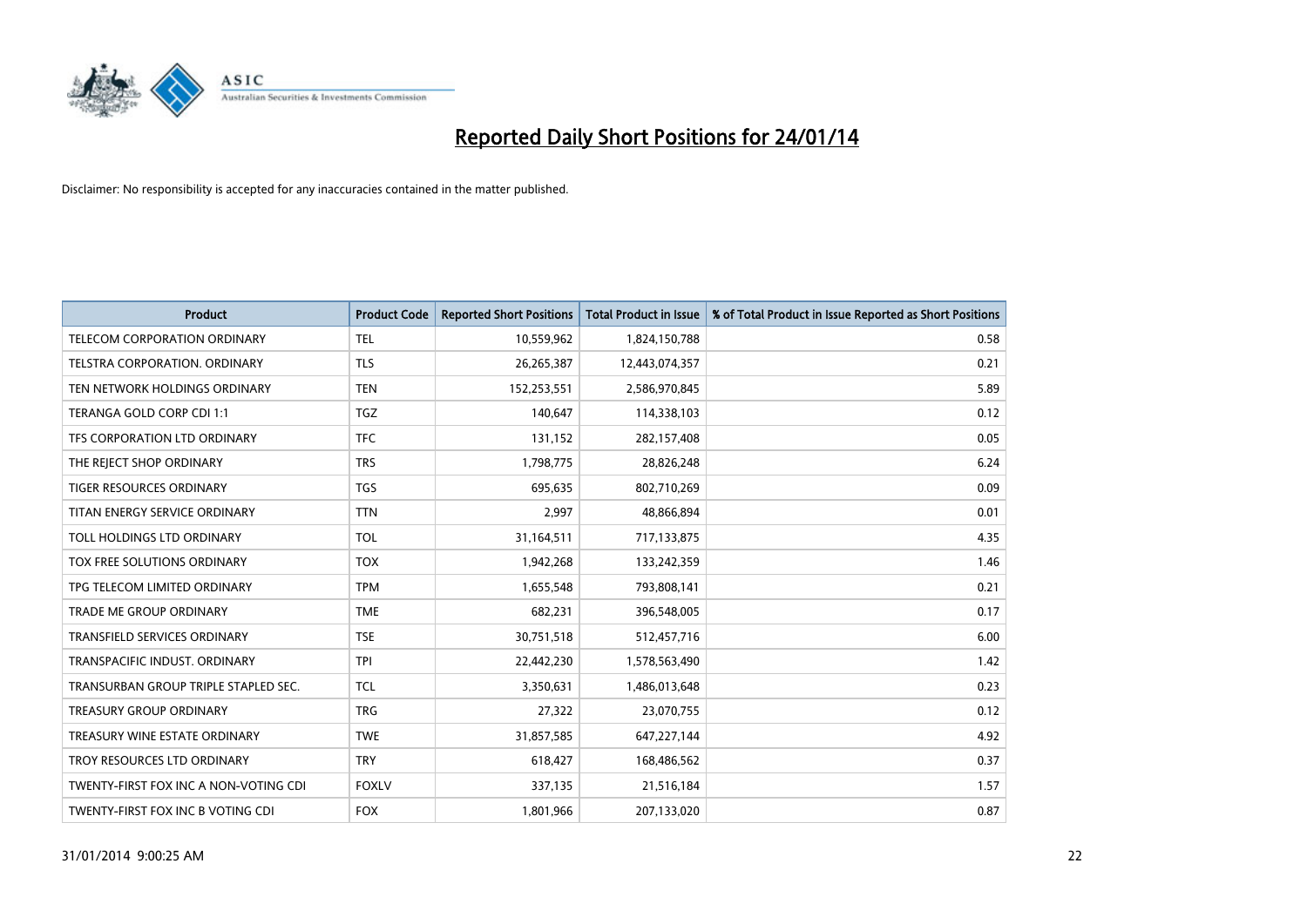

| <b>Product</b>                       | <b>Product Code</b> | <b>Reported Short Positions</b> | <b>Total Product in Issue</b> | % of Total Product in Issue Reported as Short Positions |
|--------------------------------------|---------------------|---------------------------------|-------------------------------|---------------------------------------------------------|
| <b>UGL LIMITED ORDINARY</b>          | UGL                 | 22,038,618                      | 166,511,240                   | 13.24                                                   |
| UNILIFE CORPORATION CDI 6:1          | <b>UNS</b>          | 106,553                         | 266,388,654                   | 0.04                                                    |
| UXC LIMITED ORDINARY                 | <b>UXC</b>          | 1,074,896                       | 320,551,687                   | 0.34                                                    |
| <b>VEDA GROUP LTD ORDINARY</b>       | <b>VED</b>          | 2,064,290                       | 842,055,406                   | 0.25                                                    |
| <b>VILLAGE ROADSHOW LTD ORDINARY</b> | <b>VRL</b>          | 469,729                         | 159,493,510                   | 0.29                                                    |
| <b>VIRGIN AUS HLDG LTD ORDINARY</b>  | <b>VAH</b>          | 114,520,405                     | 3,514,807,839                 | 3.26                                                    |
| <b>VIRTUS HEALTH LTD ORDINARY</b>    | <b>VRT</b>          | 1,404,852                       | 79,536,601                    | 1.77                                                    |
| VISION EYE INSTITUTE ORDINARY        | <b>VEI</b>          | 1,860,700                       | 160,759,740                   | 1.16                                                    |
| <b>VOCATION LTD ORDINARY</b>         | <b>VET</b>          | 8,240,689                       | 200,000,000                   | 4.12                                                    |
| <b>VOCUS COMMS LTD ORDINARY</b>      | <b>VOC</b>          | 142,735                         | 80,779,125                    | 0.18                                                    |
| WATPAC LIMITED ORDINARY              | <b>WTP</b>          | 2,843                           | 184,332,526                   | 0.00                                                    |
| WEBIET LIMITED ORDINARY              | <b>WEB</b>          | 2,913,227                       | 79,397,959                    | 3.67                                                    |
| WELLCOM GROUP LTD ORDINARY           | <b>WLL</b>          | 74                              | 39,052,001                    | 0.00                                                    |
| WESFARMERS LIMITED ORDINARY          | <b>WES</b>          | 5,022,614                       | 1,143,274,951                 | 0.44                                                    |
| WESTERN AREAS LTD ORDINARY           | <b>WSA</b>          | 25,924,045                      | 196,862,806                   | 13.17                                                   |
| WESTERN DESERT RES. ORDINARY         | <b>WDR</b>          | 3,476,194                       | 499,665,257                   | 0.70                                                    |
| WESTFIELD GROUP ORD/UNIT STAPLED SEC | <b>WDC</b>          | 3,190,858                       | 2,113,501,814                 | 0.15                                                    |
| WESTFIELD RETAIL TST UNIT STAPLED    | <b>WRT</b>          | 17,043,584                      | 2,979,214,029                 | 0.57                                                    |
| <b>WESTPAC BANKING CORP ORDINARY</b> | <b>WBC</b>          | 19,518,081                      | 3,109,048,309                 | 0.63                                                    |
| WHITE ENERGY COMPANY ORDINARY        | <b>WEC</b>          | 1,523,330                       | 322,974,494                   | 0.47                                                    |